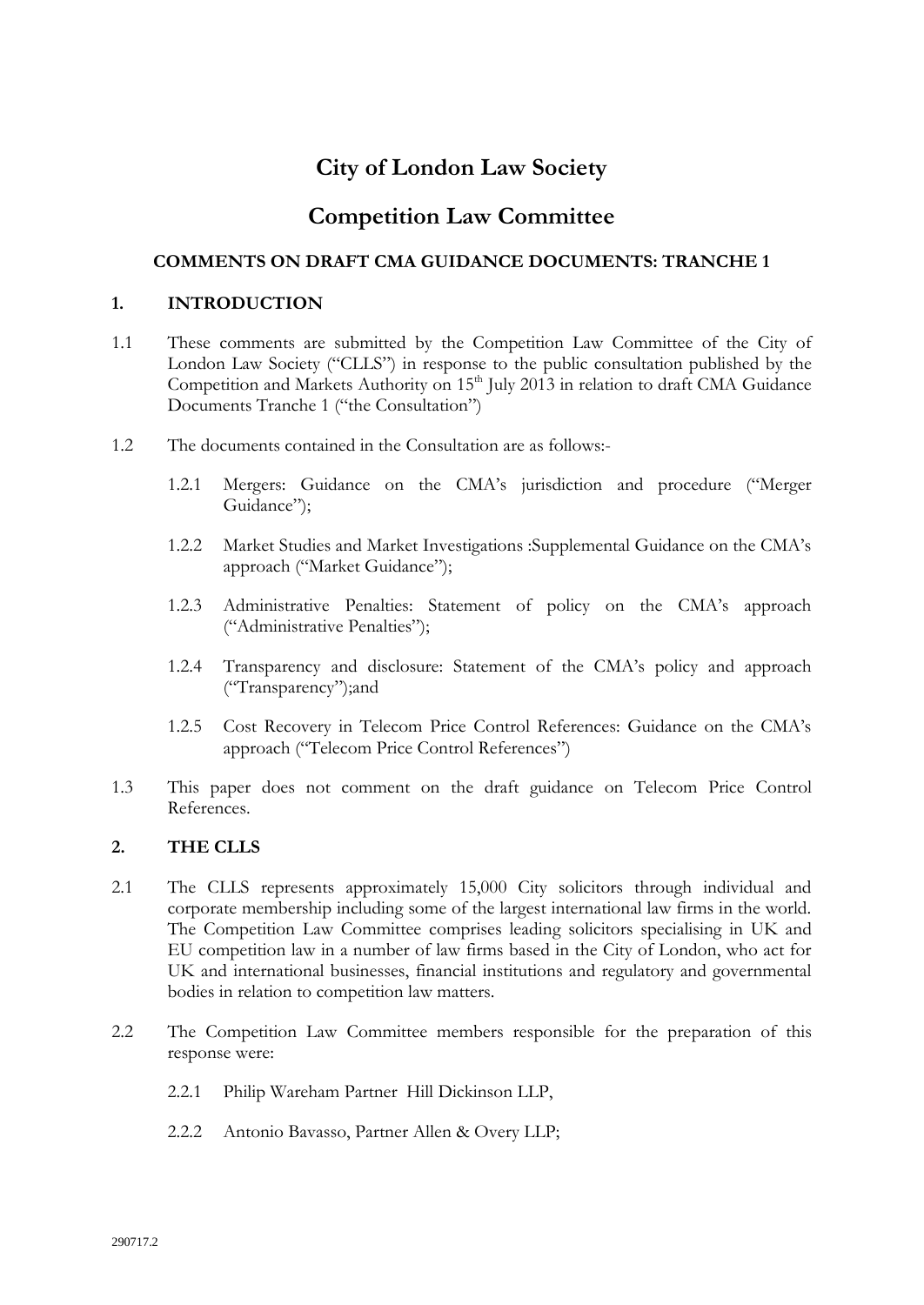- 2.2.3 Robert Bell, Partner, Bryan Cave LLP (Chairman, CLLS Competition Law Committee);
- 2.2.4 Alex Potter, Partner, Freshfields Bruckhaus Derringer LLP;
- 2.2.5 Jenine Hulsmann, Partner, Clifford Chance LLP;
- 2.2.6 Deidre Trapp, Partner, Freshfields Bruckhaus Derringer LLP
- 2.2.7 Samantha Mobley, Partner, Baker & McKenzie LLP.
- 2.2.8 Dorothy Livingston, Consultant, Herbert Smith Freehills LLP

# **3. CLLS RESPONSE**

3.1 We are grateful for the opportunity to comment on the draft guidance documents that comprised in the Consultation and our comments are set out below

# **4. MERGER GUIDANCE**

- 4.1 We are pleased to note that the proposed guidance will be as detailed as is currently the case and essentially amalgamates existing guidance from the OFT ("OFT") and Competition Commission ("CC"), subject only to necessary changes required by the statutory changes and updates to reflect developments in case law and experience. The Consultation states that the Competition and Markets Authority ("CMA") have also tried to reflect "incremental improvements to policies and procedures which have been made by the OFT and CC since those documents were published or which are intended to capture the benefits of the CMA's unitary nature."
- 4.2 This seems to us the right approach. Nevertheless, we are concerned that, where the CMA have a discretion under the new legislation, they have opted for practices and procedures that are in direct conflict with the stated objectives of the Government's reforms, namely streamlining merger control processes and freeing up business activity.
- 4.3 We highlight below a number of issues raised by the CMA's proposal which in our view create excessive and unjustified bureaucratic burdens for business and even a risk that M&A activity that is pro-competitive (or at least harmless from a competition point of view) will be jeopardised. There are several procedural reforms in the CMA's proposals that cannot be described as mere incremental improvements. There is in our view a real risk that the CMA are about to introduce a compulsory pre-clearance system by stealth. We submit that the proposals should be reviewed again with a view to achieving greater consistency with the clear political decision to retain a voluntary and more business friendly system of merger control in this country and taking account of a fuller analysis of the resource and cost issues the proposed approach appears to raise for both businesses and the CMA.
- 4.4 Our three principal areas of concern are as follows:
	- 4.4.1 The timing and inflexible use of interim orders (and an over-reliance on derogations which cannot be granted until the order has been in place for some time);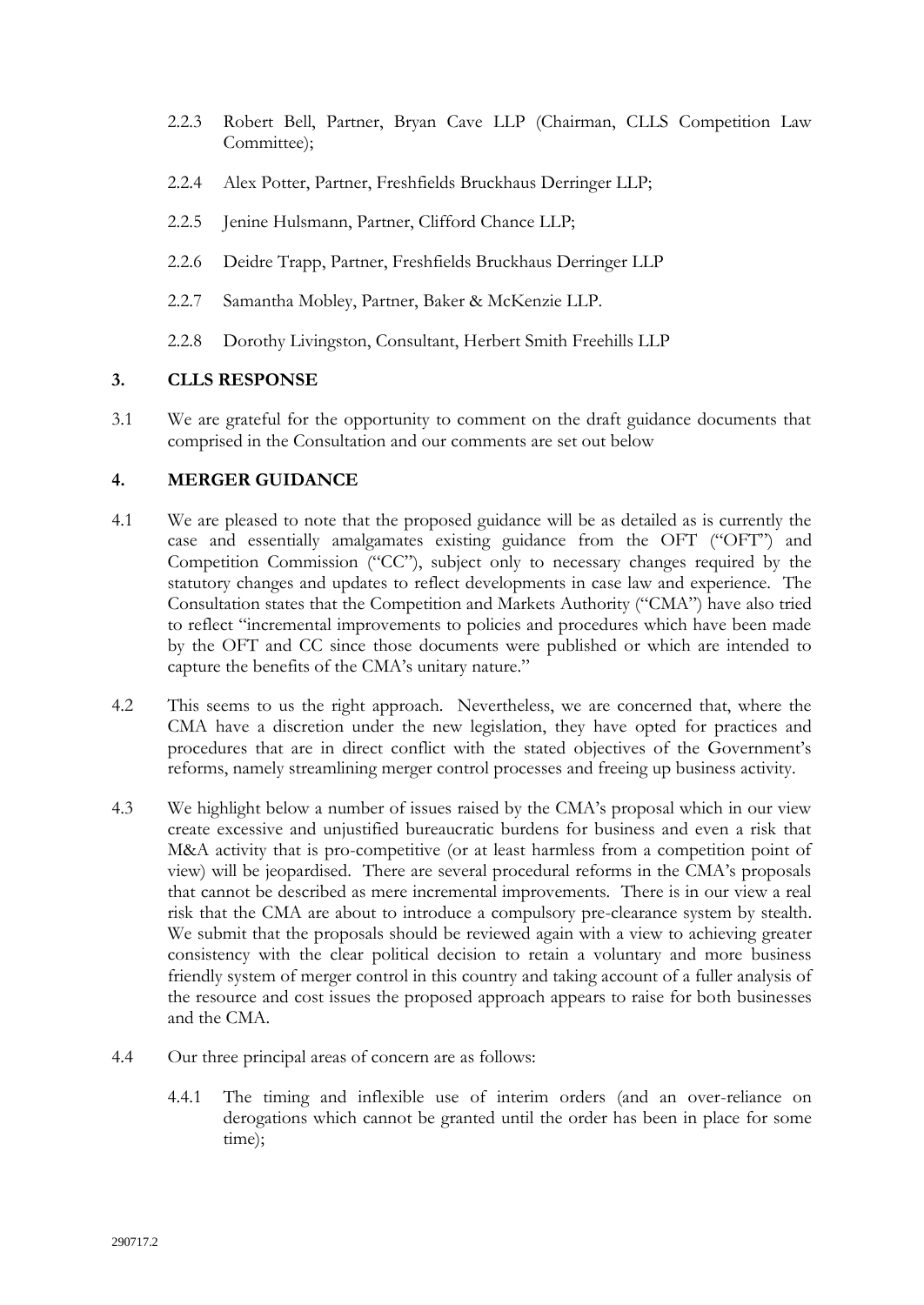- 4.4.2 The lack of flexibility with the prescribed form for notifications (and an overreliance on formal waivers)
- 4.4.3 The tightness of the procedural deadlines for UILs and lack of clarity on when upfront buyers may be required.
- 4.5 We do not propose to go through the various questions in the consultation on this part of the guidance point by point but, rather, discuss the important points of principle raised here by the CMA's current proposals in relation to the above three areas. We begin by making some preliminary observations on the above three proposals and then proceed to examine each of them in more detail.

### **5. Preliminary observations**

- 5.1 The approach on interim orders and the mandatory form relies heavily on administrative derogations from burdensome, and in many cases impractical and/or unnecessary requirements. Far from speeding matters up or reducing costs, it will instead slow down the process, focus staff attention on process instead of the real issues and add to costs. The UK prides itself on its business friendly environment and we feel that the CMA have missed an opportunity to devise a system that is flexible enough to cope with the range of different cases before them, pragmatic and not unnecessarily bureaucratic or obsessed with the ticking of boxes.
- 5.2 In particular, the scattergun approach of making an immediate effect order wherever the CMA decide to enquire whether there is a completed merger is a particularly egregious example of this approach. There does not seem to be any intention to change current OFT practice, in which letters are sent not just in cases where there may be a significant competition issues, but also frequently catch cases that are not yet completed, or do not qualify for investigation(see frequent OFT decisions on non-qualifying cases), as well as unproblematic cases. If the order could (having regard to the language of the statute) be framed to catch uncompleted cases that the CMA suspect may have been completed, it may well be addressed to some cases where the EU has jurisdiction and the UK authorities have no power to apply the UK regime at all.
- 5.3 The Committee appreciates that in some cases the proposed changes are driven by problems that have been experienced in the past, e.g. in relation to completed mergers referred to the CC where integration had reached a stage where it had become impossible to unwind. These are however a very tiny number of all completed merger cases. Similarly while we understand the desire to shorten the pre-notification procedure by avoiding iterative requests for more information ,it has to be remembered that most mergers are non-problematic and even where there are issues, they are often narrow in scope, so that much of the information requested will be irrelevant. So while we have no objection to having more predictability in the procedures, for instance in the timetables and the handling of undertakings in lieu of a reference, the changes should be designed to make merger control easier and cheaper, not more rigid and more expensive. We therefore believe that the present OFT approach strikes the right balance and that parties should not be faced with an automatic one-size-fits-all interim order whenever the CMA decides to investigate a completed merger case and a form, such as that proposed, for a straightforward merger which asks for information that is only needed in difficult cases.
- 5.4 The impact of the proposals regarding interim orders and the pre-notification process, taken together, risks creating one of the world's slowest and most expensive merger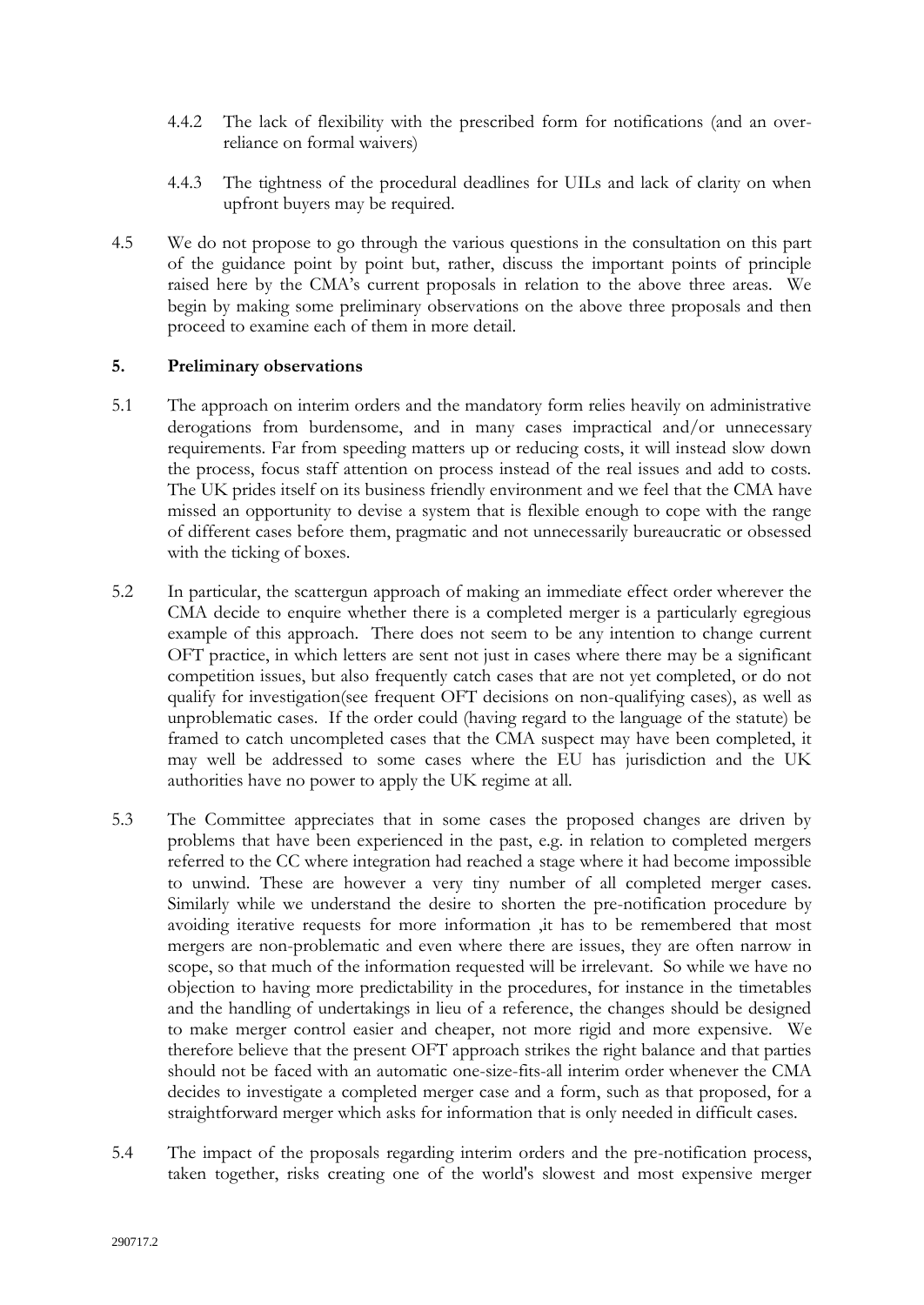control regimes and having a dampening effect on merger activity and the wider economy, just at a time when growth is needed.

- 5.5 We are particularly concerned that non-qualifying and non-problematic mergers will become at risk (even if a lesser risk) of being subjected to the full weight of interim orders, and will be treated no differently from genuinely problematic completed mergers. Many acquisitions involve small, often family run businesses, businesses with limited resources that are in difficulties or business units being sold off that cannot stand on their own. In such cases a purchaser needs quickly to provide firm management control to keep the business alive, which is incompatible with a standard hold-separate order.
- 5.6 The blunt and indiscriminate use of interim orders in all cases will in our view deter potential acquirers from taking the risk of acquiring companies in that situation as the obligation to keep the acquired business going as a separate concern and the cumbersome procedure for obtaining derogations (often for urgent and necessary commercial decisions) would put an impossible burden on them as purchasers. And where purchasers take that risk, the imposition of the interim order is more likely than not to kill off the very business that could otherwise be saved, to the detriment of competition and in direct contradiction to the purpose of such orders.
- 5.7 We submit that, given many cases are caught in the net of UK merger control approval where it is apparent that there is no real prospect of an SLC, the CMA should adopt a flexible process, which would ensure that interim orders will not be made in such cases.
- 5.8 In addition, we note that merger fees are set at the rate appropriate for a system in which most mergers are not notified, and precautionary pre-clearance will be prohibitively expensive for many deals. This, coupled with the proposed approach, carries the risk that it will prevent some useful merger activity, including some rescue deals.
- 5.9 While we are not able to put an exact figure on it, we believe that mergers referred to the CC for a second phase review generally represent well under 5% of all reported merger activity and only a fraction of those are completed mergers where there has been any attempt at irreversible pre-emptive action. We would submit that it would be disproportionate to impose on the whole business community a set of rigid procedures to deal with such minority cases at the expense of the vast majority of cases, which are non-problematic and are not reviewed at all under the present system.
- 5.10 We had understood the policy intention of Government to be that the UK should not adopt a pre-clearance approach and that the fee regime (high fees on the basis that attention is directed only to genuinely problematic mergers) and resources of the regulators should be appropriate to deal with a small number of problematic cases, not a high volume of unimportant cases. But the extent of the proposed changes in the CMA's approach from that of the OFT sits oddly with Ministerial Statements on the aim of reforms, for example, Norman Lamb on 15th March 2013 promised that the new structure would bring:

*"More flexibility in prioritising cases and using resources to address the most important competition problems of the day, and for sector regulators, better incentives to use antitrust and markets tools to deal with competition problems…… Faster, less burdensome processes for business."*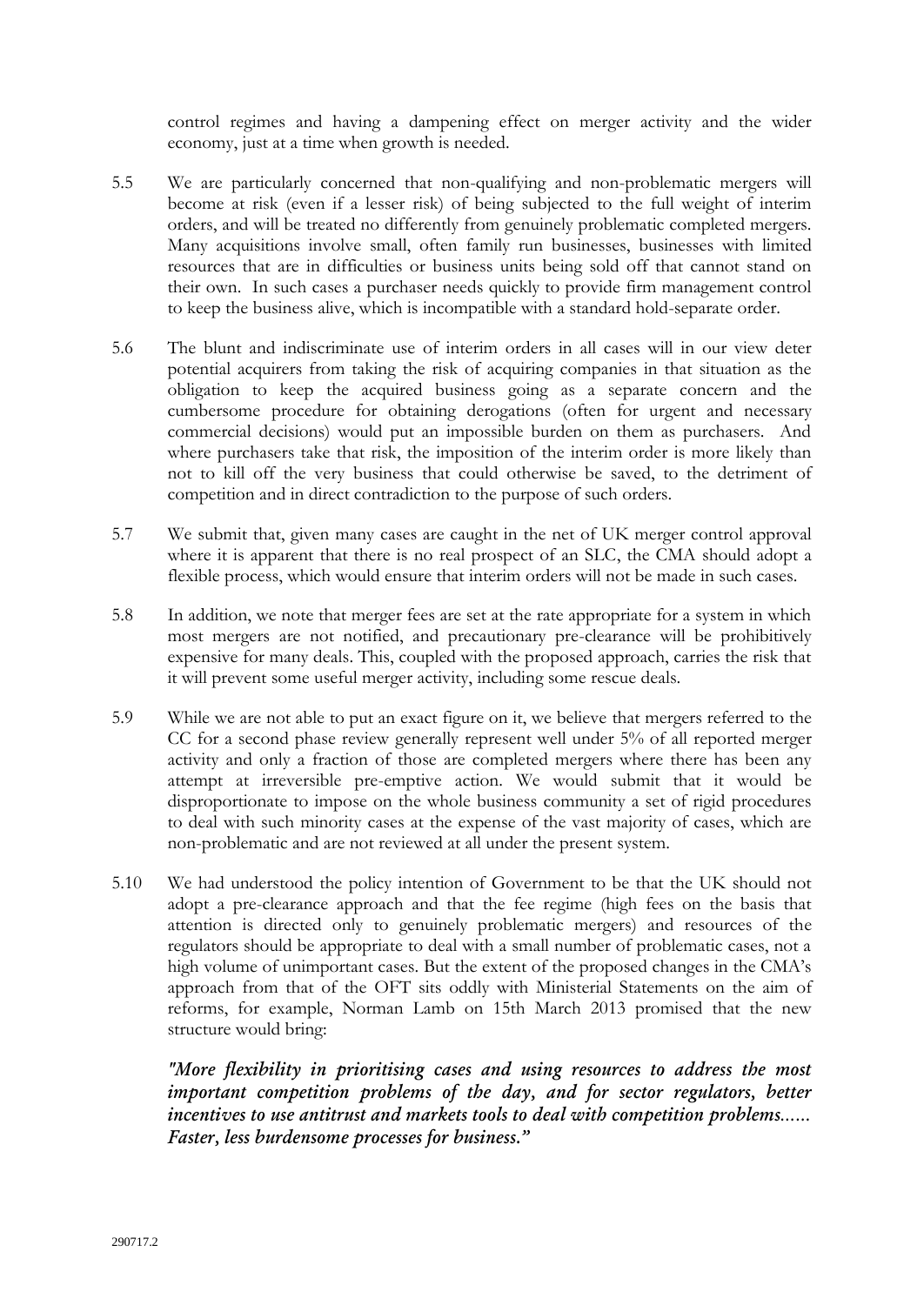- 5.11 We expand on all these concerns below . We submit that the CMA should rethink at what stage an interim order should be appropriate – we suggest that it cannot be before it has enough information to form a view that it is likely to have jurisdiction and that there is a real risk that a second stage reference will be necessary.
- 5.12 We also suggest that the notification form should be radically pruned, with much of the detail given in non-binding form as matters that the CMA may request in particular cases, but not as a barrier to starting the clock. This will mean that the clock is stopped in a few cases, as at present, but in cases where the CMA have the essential information (particularly in non-problematic cases caught in the net) they will be able to proceed genuinely within timetable to the benefit of all concerned. Parties will benefit from the non-binding guidance as to what they should produce where a case raises serious issues, but there is no need to burden non-serious cases with a form which would need little added for a second stage review.
- 5.13 As experienced practitioners, we know that the need to stop the clock in existing UK processes rarely happens and that pre-submission discussions are generally short and focused, but in other systems where a complex notification form is used (e.g. EU prenotification) weeks or months may be taken before the regulator agrees to accept a notification as complete and start the formal timetable, even though most of the information given is wholly irrelevant to the issues in the case. Here, the CMA are proposing to adopt a worse practice than the OFT's current practice and follow much criticised practices in other jurisdictions, which mean that fixed time-limits are irrelevant to the true (vastly longer) timetable.

# **6. Interim Orders for completed mergers**

6.1 The deletion of Section 71 of the EA 2002 means that the CMA will no longer have the power to accept undertakings from the parties but retain the power under Section 72(2) to make an initial enforcement order in order to prevent pre-emptive action, subject to two cumulative conditions set out in Section 72(1). The two conditions are that they must be considering a reference and must have reasonable grounds for suspecting that there is or may be a completed merger situation or there is or may be a merger situation in progress or in contemplation. The amended Act no longer requires that the CMA should have reasonable grounds for suspecting that pre-emptive action is being taken or is about to be taken, although is implicit in the wording of the statute that those powers are exercisable only for the purpose of preventing pre-emptive action and not for any other purpose. In addition ,there are new powers to make orders to reverse or ameliorate pre-emptive action that has taken place.

# **7. The Guidance**

7.1 Paragraph 7.35 of the draft Guidance suggests that the threshold that the CMA will apply to consider whether it is appropriate to make an interim order at Phase 1 will be "a low one". In particular, it is clear from the draft Guidance that the CMA have in mind an exceptionally low threshold for completed merger cases, virtually a presumption in all cases that the parties would otherwise take pre-emptive action and an assumption that the CMA will be considering a reference, at a time when they have little information and what they have may well be inaccurate.. The draft Guidance states that no account will even be taken of whether a particular transaction qualifies as a relevant merger situation.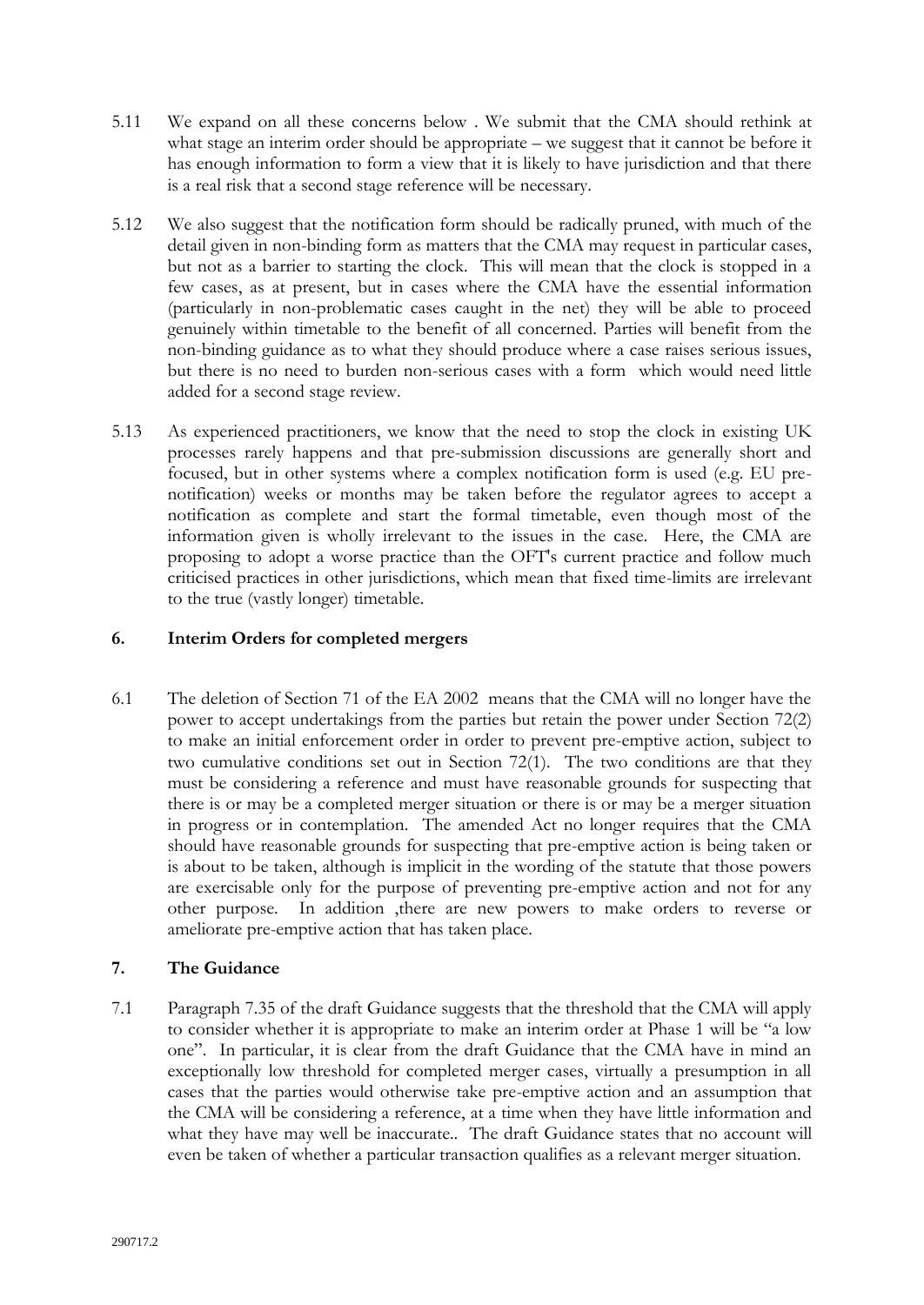- 7.2 The draft Guidance appears to indicate that whenever the CMA write to a party in relation to what they suspect is a completed merger they would "typically" make and send with the enquiry letter an order in standard form prohibiting a wide range of interactions between the acquirer and the business which the CMA suspect that it has acquired control of (at any of the 3 levels of control which is subject to the UK merger jurisdiction) together with a number of ancillary requirements. Such an order would be of immediate effect and would expose the acquirer to penalties of up to 5% of worldwide group turnover for breach. There is even a suggestion at paragraph 7.36 that it is necessary for standard form interim orders to be the norm as "lengthy consideration of these issues…could increase the risk of pre-emptive action occurring before any interim order is made."
- 7.3 The draft Guidance does nevertheless envisage that the CMA would expect to carry out a more rigorous assessment for mergers in anticipation and look at them case by case.
- 7.4 There is, however, no authority in the statute for such a 'one-size-fits-all' approach to completed mergers, with absolutely no consideration of the circumstances. The underlying rationale for the imposition of interim orders is said to be to preserve the target enterprise as a going concern so that, if necessary, it can be divested if necessary to remedy any adverse competition effects. Imposing the straitjacket of an interim order is in many cases likely to have exactly the opposite effect, as we discuss below. .
- 7.5 It also risks being unworkable: no opportunity will have been given to tailor the wording of the interim order to the specific circumstances of the transaction and the likely competition concerns (if any). Indeed the Guidance does not appear to envisage any interaction between the parties and the CMA as to the scope of application of the order before the order is issued. Thus the recipient will be in a catch 22 situation in many cases; if it obeys the order, the acquired business may well not be able to operate at all, but if it does not obey the order it is at risk of severe penalties if the CMA refuse to approve any part of what it has done between order and agreement of the derogations. This is a risk, regardless of the situation, even for mergers that do not raise competition issues or do not qualify for investigation.
- 7.6 The proposals also raise the legal question of how the CMA would be able, in the majority of cases, to satisfy themselves that they would satisfy the conditions laid down by Section 72(1) justifying the exercise of its order-making powers. We believe that the proposed approach essentially ignores the first condition cited above for use of the order-making power and simply relies on a suspicion that a merger is completed or in contemplation. The CMA must have some information indicating that there actually is a situation which would warrant a second stage reference, or the first condition has no independent weight. The first condition is incompatible with a procedure under which interim orders are automatically attached to enquiry letters in respect of completed mergers at a stage when the CMA will generally have insufficient information to satisfy themselves that there would be any case for a second stage reference at all. There may be a few exceptions, but as a general rule, our experience is that these letters are somewhat random.

#### **8. Objections to the proposed approach**

8.1 In summary, we consider that there are five main grounds for objecting to the CMA's proposed approach: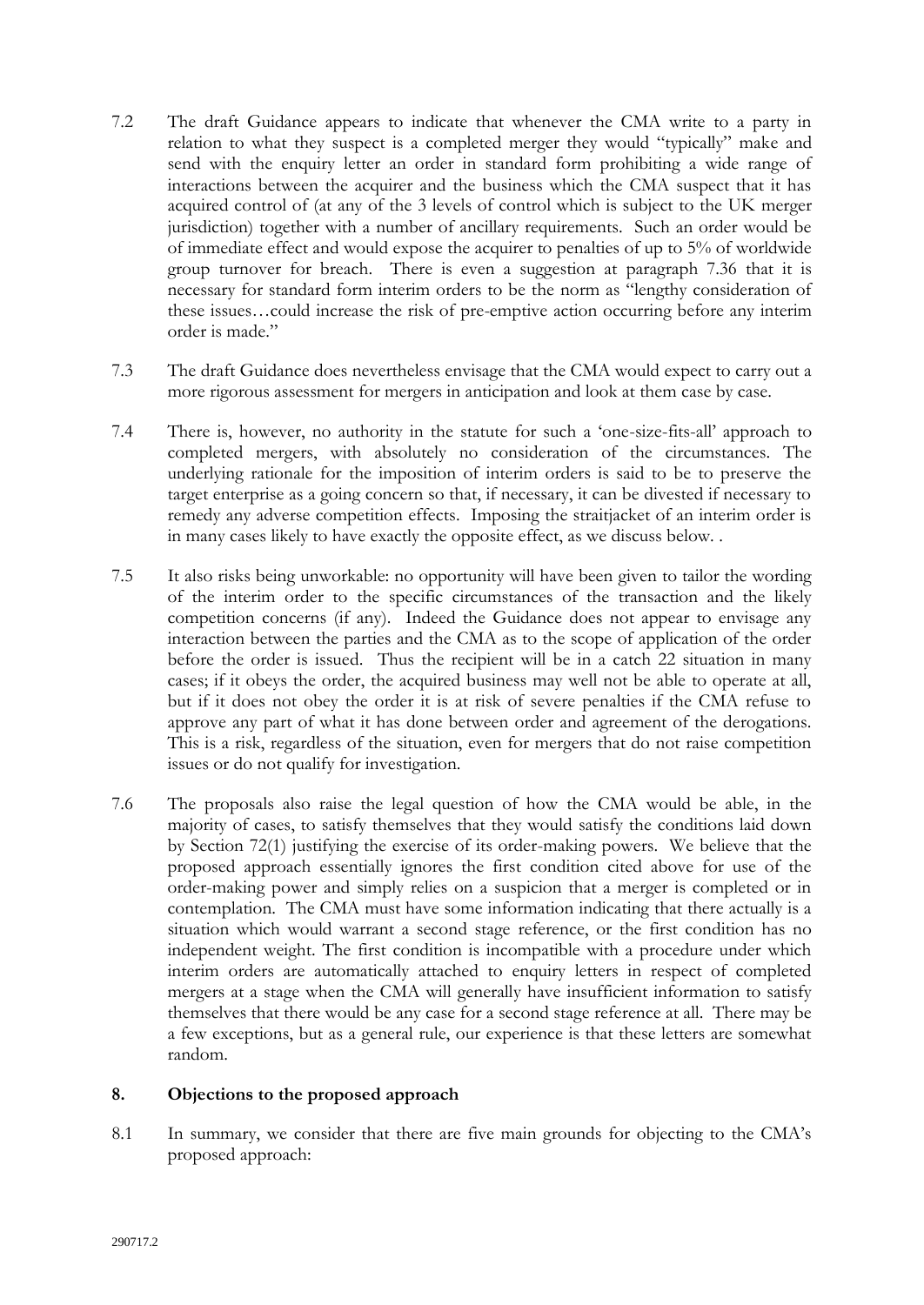- 8.1.1 There appears to be no weight given to the first condition for the making of an order;
- 8.1.2 The purpose of the order-making and undertaking-acceptance provisions of the EA2002 (as amended) is to prevent or remedy "pre-emptive action". The power has not generally been understood to prevent the completion of a merger prior to its regulatory review or in the course of it. The UK has firmly set its face against a "pre-clearance" system. The approach taken is calculated to force pre-clearance even in quite unnecessary cases.
- 8.1.3 The power to make an interim order arises only for the purpose of preventing pre-emptive action, which presupposes that there is a risk that pre-emptive action would otherwise be taken; this should not simply be presumed just because the merger is a completed merger: indeed only in a minority of cases is there likely to be a legitimate concern that what the acquirer is doing would cause any long term damage, should the acquired assets or business have to be sold again. This is particularly so in asset purchases and influence cases (e.g. minority stakes in quoted companies).
- 8.1.4 Even in appropriate cases, where a real prospect of a reference and a risk of preemptive action has been identified (unless, exceptionally, there is evidence that the action is imminent) sufficient time should be allowed for the CMA to engage with the parties to tailor the order to the circumstances of the deal, the degree of risk and the resources available to the parties to comply.
- 8.2 The consequences of the CMA's proposals will be particularly harmful in three particular instances: (a) cases where the purchaser acquires a series of assets with no (or only limited) supporting functions (such as management, administrative or technical services) attached or where the personnel who performed those relevant functions have already been redeployed elsewhere by the vendor, been made redundant or resigned; (b) small firms with limited resources to dedicate personnel to the target business; and (c) firms in difficulties but capable of being rescued.

# **9. Key Considerations**

- 9.1 We consider it may be helpful to highlight some key conditions with respect to the statutory position and the meaning of "pre-emptive action". We note as the context for this discussion five specific factors which the CMA should take into account in deciding on its approach to order-making generally and to each specific case.
	- 9.1.1 The context in which the order is used, including in each case whether the conditions in s 72(1) for the making of an order are satisfied,
	- 9.1.2 The fact that the CMA now have additional powers now to reverse or ameliorate any damaging effects that have occurred at an interim stage;
	- 9.1.3 The basic requirement that the enjoyment of private property should only be interfered with to the extent justified by an over-riding public interest and not simply because it would be administratively convenient;
	- 9.1.4 Whether the overall approach and each order will achieve their stated purposes;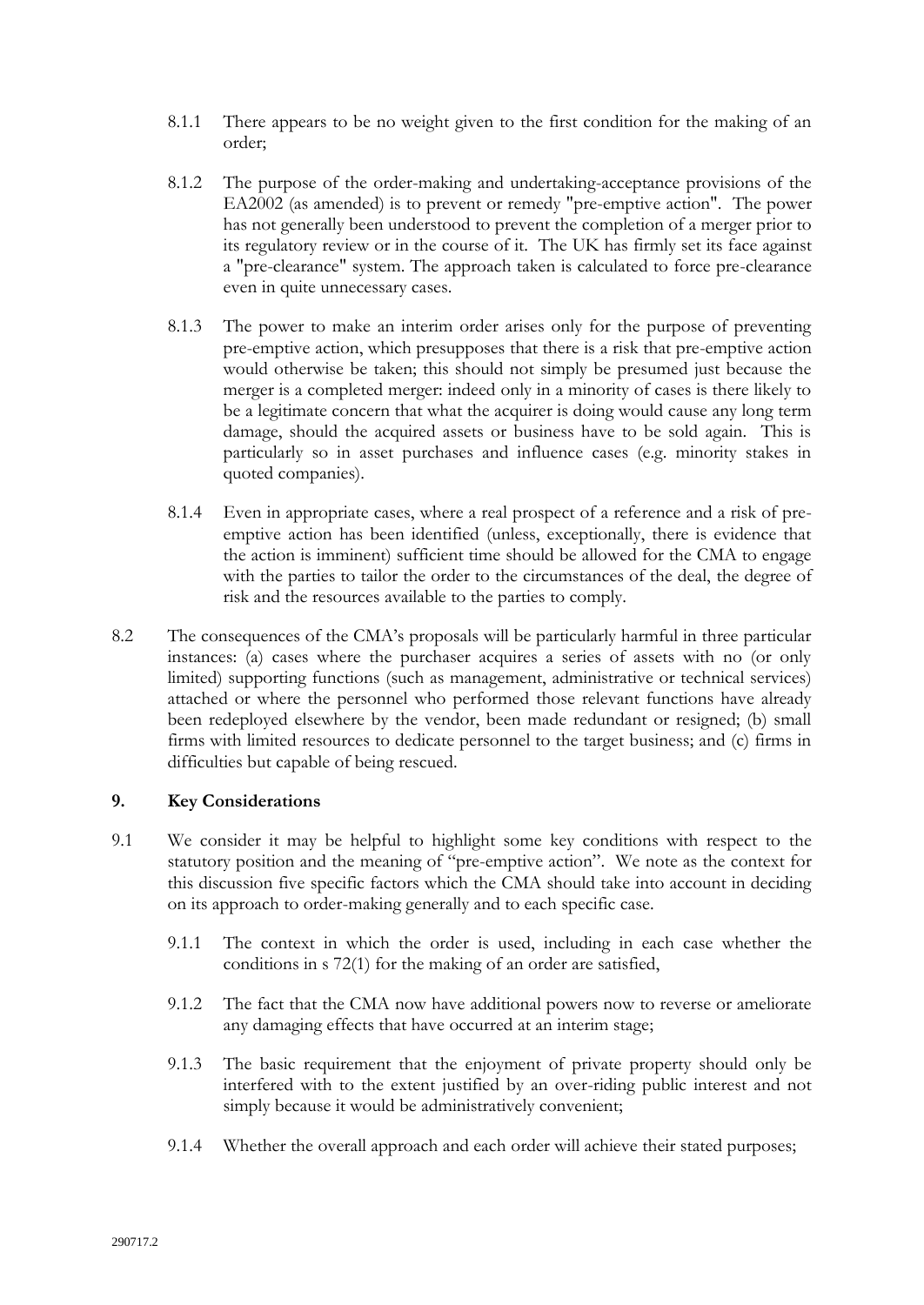- 9.1.5 Whether the approach of the overall policy and use of an order in a particular case is proportionate.
- 9.2 The CMA may take the view that their approach is justified given that the Act provides for parties to apply for derogations from any particular interim orders and consequently that any commercial issues can easily be dealt with in this way. We accept that the CMA may consent to conduct that would otherwise be in breach of an order, but it would inevitably take some time for whichever of the following is appropriate to occur:
	- 9.2.1 conduct potentially in breach of the order (which is wide-ranging and not very precise in its terms) to be identified, disclosed and considered by the CMA with a view to their consenting to it continuing, and/or
	- 9.2.2 steps to be taken that would enable the acquired business to operate without such conduct occurring; or
	- 9.2.3 evidence being produced that there is no merger within the CMA's jurisdiction or-, that the merger clearly raises no competition concerns so an order is wholly unnecessary. Occasionally complications such as the fact the merger is not yet complete will arise.,.
- 9.3 Meantime, the acquirer would be at risk of penalties. In the event that there was no qualifying merger at all, the order might or might not be valid, and if the CMA were wrong in thinking there was a completed merger, the order may ,depending on its terms impinge upon an uncompleted merger (so, for example, preventing the completion of negotiations for the impending transaction).
- 9.4 The ambit of an order under Section. 72 is set by its purpose all of its provisions must be aimed at the purpose of preventing "pre-emptive action", which is defined in Section. 72(8) as "action which might prejudice the reference concerned that is the reference which the CMA is considering making under Section 22 or Section 33 or the taking of any action under this Part which may be justified by the CMA's decisions on the reference." Although re-enacted, this language has been in predecessors of the legislation for very many years in relation to measures during and after the reference period and in the original version of Section. 72.
- 9.5 Action which may prejudice a reference without also affecting the ability of the CMA to impose remedies is difficult to contemplate. Examples such as *The Enterprises of Alan J Lewis and Jarmain*  $\mathcal{O}$  *Son Ltd (1991)* where integration was so far advanced by the time undertakings were given to the Secretary of State, that there was little that could be done at the end of the reference, could be said to have frustrated or prejudiced the reference (although they did not prevent it taking place), but they also undoubtedly prejudiced the possibility of action justified by the eventual decision that the merger led to a significant loss of competition. That case was at a time before pre-reference interim measures were available at all: under present law the relevant conduct could readily have been halted well before it became actually pre-emptive and under the new law, steps taken can be required to be reversed or ameliorated.. In rare cases, of which Stericycle stands out, numerous measures were taken by the CC, but these were effective to preserve the core assets which were sold on. The case for the necessity or proportionality of costly and intrusive orders in every case the CMA inquire about, before the CMA have much idea about the context of the order, is not made out by the tiny number of cases like this, which are at the extreme end of the spectrum.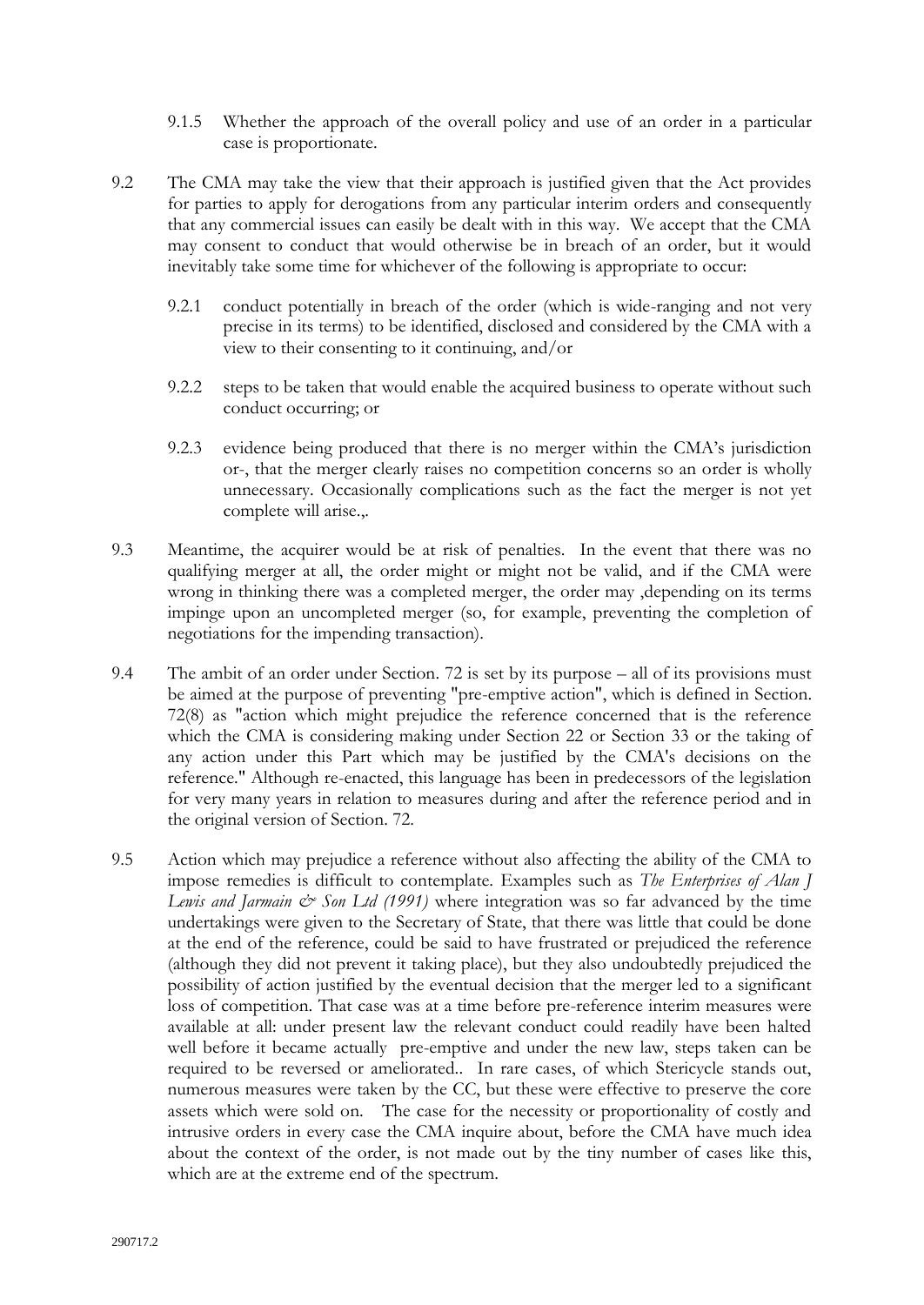### **10. Scope of "pre-emptive action"**

- 10.1 The essence of the pre-emptive action is thus something that would prevent the reference being effective or remove the ability of the CMA to use their remedies toolbox (set out in Schedule 8) effectively to remedy SLC in the second stage inquiry it is considering. Clearly this requires the preservation of acquired physical assets (buildings, land, intellectually property, machinery etc.) but it does not require a business frozen in aspic (which is the thrust of the order). To date the ability to negotiate undertakings or derogations with the OFT, has prevented counter-productive effects arising in interim measures situations, but the proposed approach will radically change the situation:
	- 10.1.1 To date the use of undertakings has been sensibly confined to cases of competition concern where the OFT has formed a clear idea that there may be a genuine competition problem. It has not been necessary, for example, to debate whether the supply of essential services for the continuation of the target business is or is not pre-emptive, because this has always been allowed in practice. However, the proposed order would prohibit such provision of services and ancillary information provision, until such time as a derogation was in place. Thus the order itself may be pre-emptive in effect (forcing the recipient either to breach the order, or make the acquired assets inoperable, while the supply of services would not have that effect at all. In consequence an order at this early stage would need to be a lot more limited than the undertakings sought by the OFT currently. There is not a "one size fits all" for the very diverse situations which may be qualifying mergers and the even more diverse situations that might not be. In the case of an acquisition of less than a complete business, the utility of the reference and the ability to order effective remedies will depend upon allowing the acquirer to provide necessary services and/or staff and management so that the acquired asset can continue to operate in the market and preserve value.
	- 10.1.2 The order would positively distort the freedom of employees to change jobs and the general fungibility of the workplace. A blanket requirement that acquirers should be forced into giving unlimited inducements to keep key employees in place seems inappropriate, given government policy on extraordinary remuneration. In practice very few employees are essential to the viability of a business (e.g. inventors in some high-tech businesses may be an exception) and in such cases the acquirer will have obvious commercial incentives to retain those employees, if they came with the acquired business. This proposed order provision is not a suitable or necessary general approach to ensuring viable management for most acquired businesses and is a low-risk in hi-tech businesses.
- 10.2 Although no recognition is given to this, there is generally a co-incidence of interest between a purchaser (who may have to divest again) and the CMA in having the acquired assets operating productively and maintaining value in case of a forced sale. In cases where that is not so (e.g. where it would be in the interests of the purchaser to close either the acquired business or part of its own), the extent of the problem depends on an understanding of the type of business, whether the underlying assets will continue to exist in any event, what exactly has been acquired and the counter-factual for the business, as well as whether the proposed merger would actually carry a risk of harming competition , so as to justify the consideration of a second stage reference.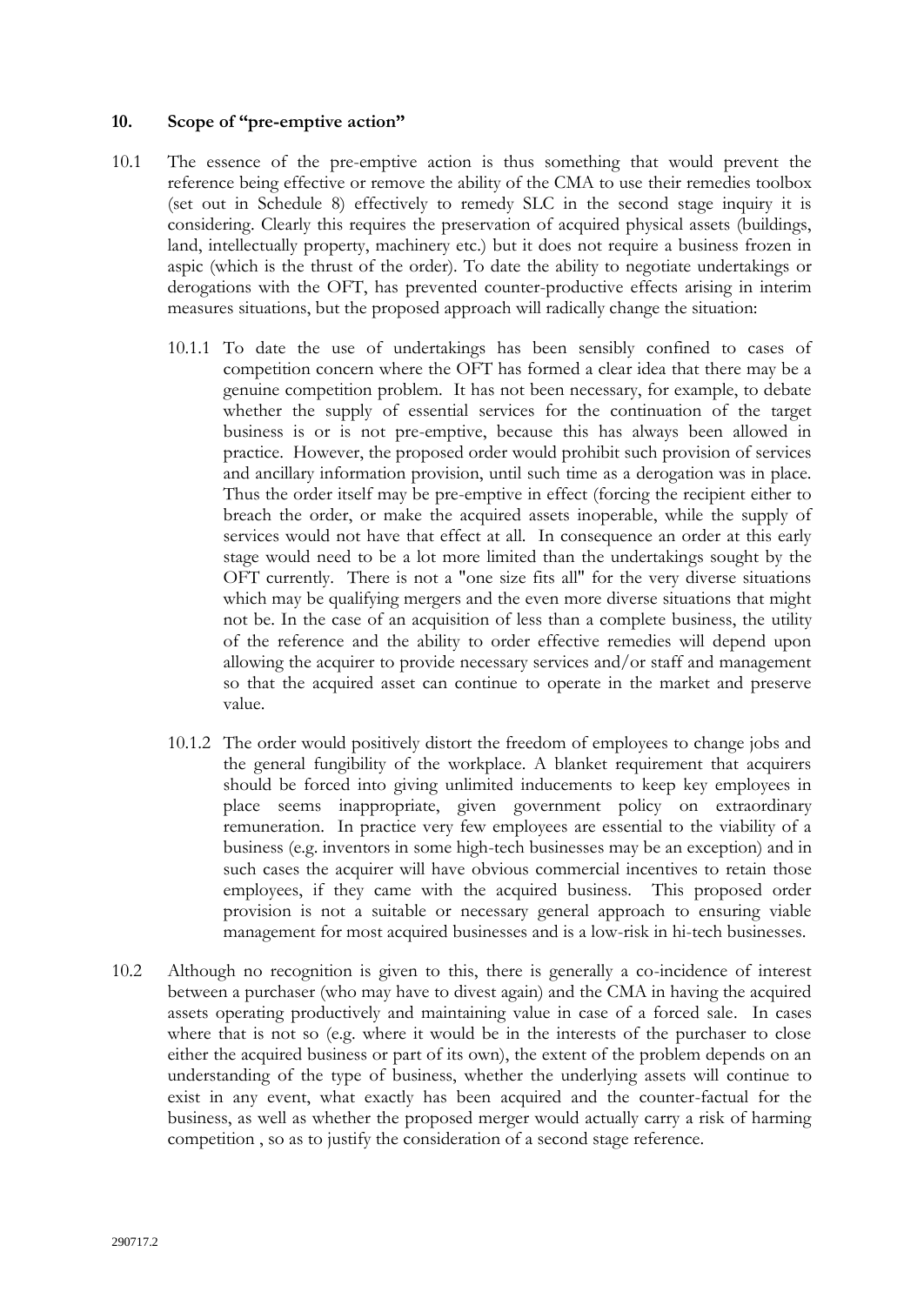- 10.3 As UK merger law can bite on the acquisition of a supermarket building which has not operated for months (or even years), or the acquisition of a relatively small equity stake in in quoted company (5-15%) or an investment stake in a joint venture, as well as the purchase of a self-standing business and every shade of acquisition in between, interim orders cannot be properly made in a "one size fits all" mode. We have already observed that obeying a standard order would leave acquired assets which came from a large group without services (e.g. accounting, IT, payroll, possibly transport) and potentially without management or even a work-force, until such time as the CMA approved their provision by the acquirer (something calculated to damage the business and its value, rather than assist in the realisation of a useful and pro-competitive outcome). This would, under the proposed approach be the effect, whether or not there actually were any competition concerns and even where the merger was non-qualifying. We submit that adopting an approach which carries the residual risk of damaging businesses is not proportionate or in tune with the purposes of the legislation.
- 10.4 In the case of minority stakes which carry some competition concern (most do not), simple provisions to ensure that the acquirer does not take part in the business decisions of the target are all that are required. In cases where there is no qualifying merger or no conceivable competition problem, then an order is wholly unnecessary.

### **11. Recommendations and conclusions**

- 11.1 We submit that it is essential for the CMA to engage with the parties on a case-by-case basis, ascertain the nature of the merger and what steps towards integration have already been taken and tailor the words of the template to the specific transaction and (to the extent possible) to the effects on the UK market over which it has jurisdiction. The CMA already acknowledge at footnote 148 that they generally tailor the standard wording to suit the transaction in question but suggest that interim orders in anticipated merger cases "are likely to be more tailored to the CMA's concerns in each case." There is nothing in the law which requires parties to completed mergers to be punished and an approach which appears to do this does not appear proportionate and is open to criticism as having lost sight of the purpose of the power, to preserve the potential of the merging businesses should they need to be separated, not harm it. Any order needs to be sensitive from its inception to the needs of the acquired business, which may have come to the acquirer without management, staff or services.
- 11.2 In a regime that has retained the principle of voluntary pre-notification we submit that it is wrong in principle to assume that all completed mergers are by definition designed to allow the parties to take pre-emptive action to prejudice the outcome of a Phase 2 investigation. Parties will have different reasons for deciding not to obtain advance clearance in different cases, often because the merger does not raise competition concerns or is out with UK jurisdiction, or because the terms of the sale mean that it can only be acquired on an immediate completion basis. That is a choice given to them by statute.
- 11.3 We would be surprised if any significant number of completed mergers examined by the OFT raised a real risk of a second stage reference coupled with a material risk of preemptive action by the parties. It is unfortunate that the Consultation does not make any analysis in this regard. There is no reason to assume anything different under the amended regime when the CMA replaces the OFT.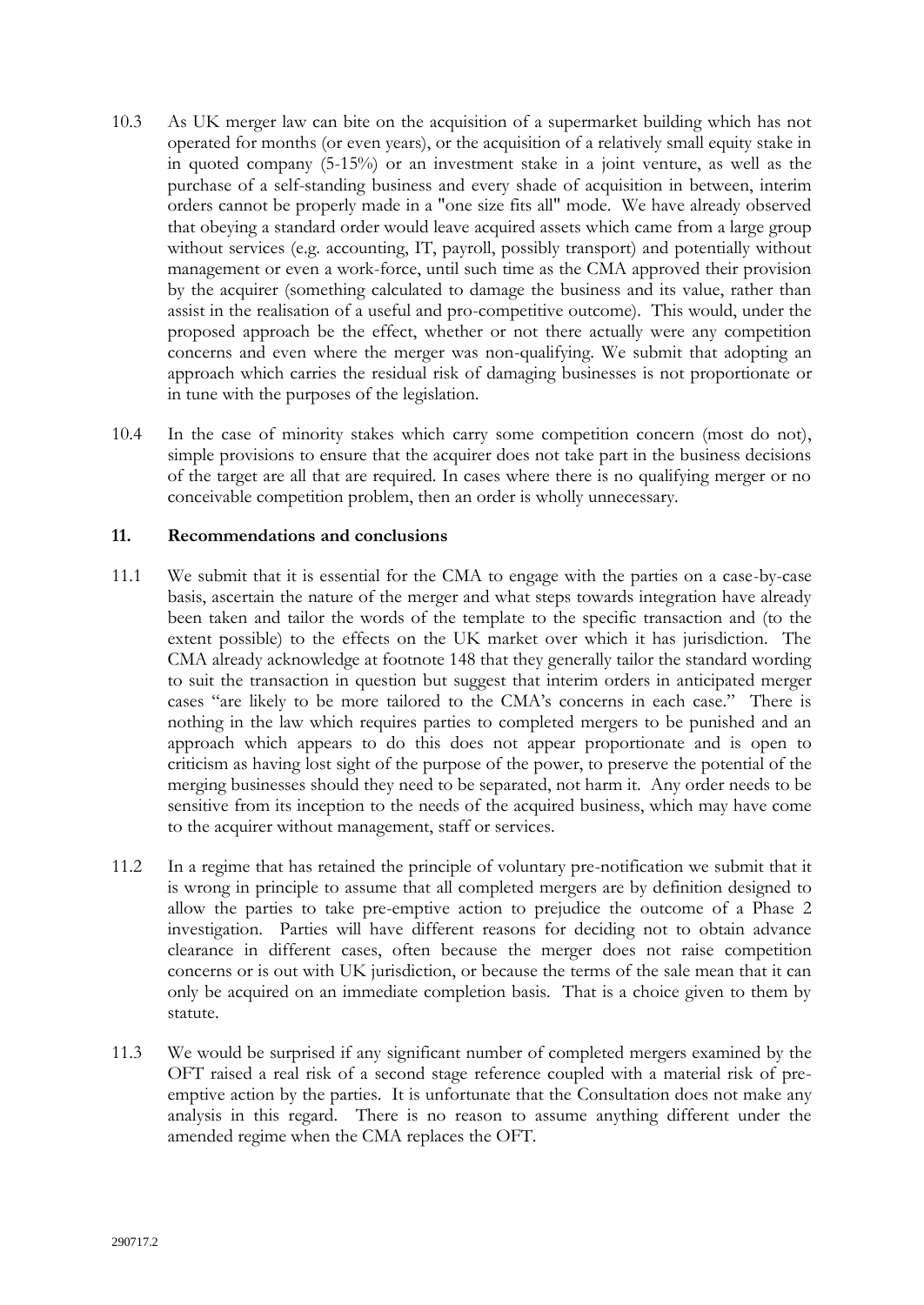- 11.4 Interim orders should in our view always be tailored to the particular case and reliance on derogations is a very cumbersome way of dealing with case-specific issues. The CMA may find that while the proposal may remove the initial burden by allowing interim orders to be made and served with minimum use of CMA resources, the burden on the CMA will be just as great or greater once derogation applications come in and that the orders result in businesses being harmed by the operational difficulties an unmodified order imposes.
- 11.5 Parties who abuse the situation and continue with steps towards integration pending finalisation of the interim order in any event run the risk of the CMA exercising their new power to order a unwinding of pre-emptive action already taken and, if well advised, would not take that risk. Therefore imposing an order in the absence of any attempt to interact with the parties is unnecessary.
- 11.6 The Government was quite clear when adopting the new legislation that the UK was to retain a voluntary system of merger control. That puts the onus on the parties to satisfy themselves on jurisdiction, and assess the competition issues and the probability of a reference to Phase 2. That ought to mean that where a merger has not been pre-notified there is a good reason, either that there is no jurisdiction or no substantive competition issue. However, the draft Guidance states that no account will even be taken of whether a particular transaction qualifies as a relevant merger situation.
- 11.7 We regret to say that this does not seem to us to reflect the spirit of the legislation and effectively turns the voluntary regime into a regime that is even more draconian than mandatory regimes, imposing heavy burdens on parties even where a merger does not qualify in the first place. This would be inappropriate and would arguably run counter to the spirit (if not the letter) of the UK merger regime. The ability to request derogations is not a substitute for having a properly tailored interim order in place.
- 11.8 The procedure should be closer to what is envisaged in paragraph 7.41 where parties would in all cases be given a short window of time in which to indicate the appropriate scope of application and addressees of the order and, where relevant, propose variations to the standard wording (albeit on the understanding that these would be limited) and appropriate derogations where the needs of business make this appropriate.. We would suggest up to 10-15 working days be allowed in normal cases. The very existence of the CMA's new powers to immediately reverse or ameliorate damaging action, makes it less likely that a party will attempt conduct which could cause irreversible damage.

# **12. Interim orders for prospective mergers**

- 12.1 The "only where needed" approach suggested for these is one which we believe would be more appropriate for all cases. The CMA rightly acknowledge that in most cases of prospective mergers, no order should be needed at all.
- 12.2 Care needs to be taken:
	- 12.2.1 not to make orders that would frustrate a prospective merger: e.g. by preventing appropriate due diligence.
	- 12.2.2 not to make orders in breach of EU law, where the EU has jurisdiction the UK has no powers.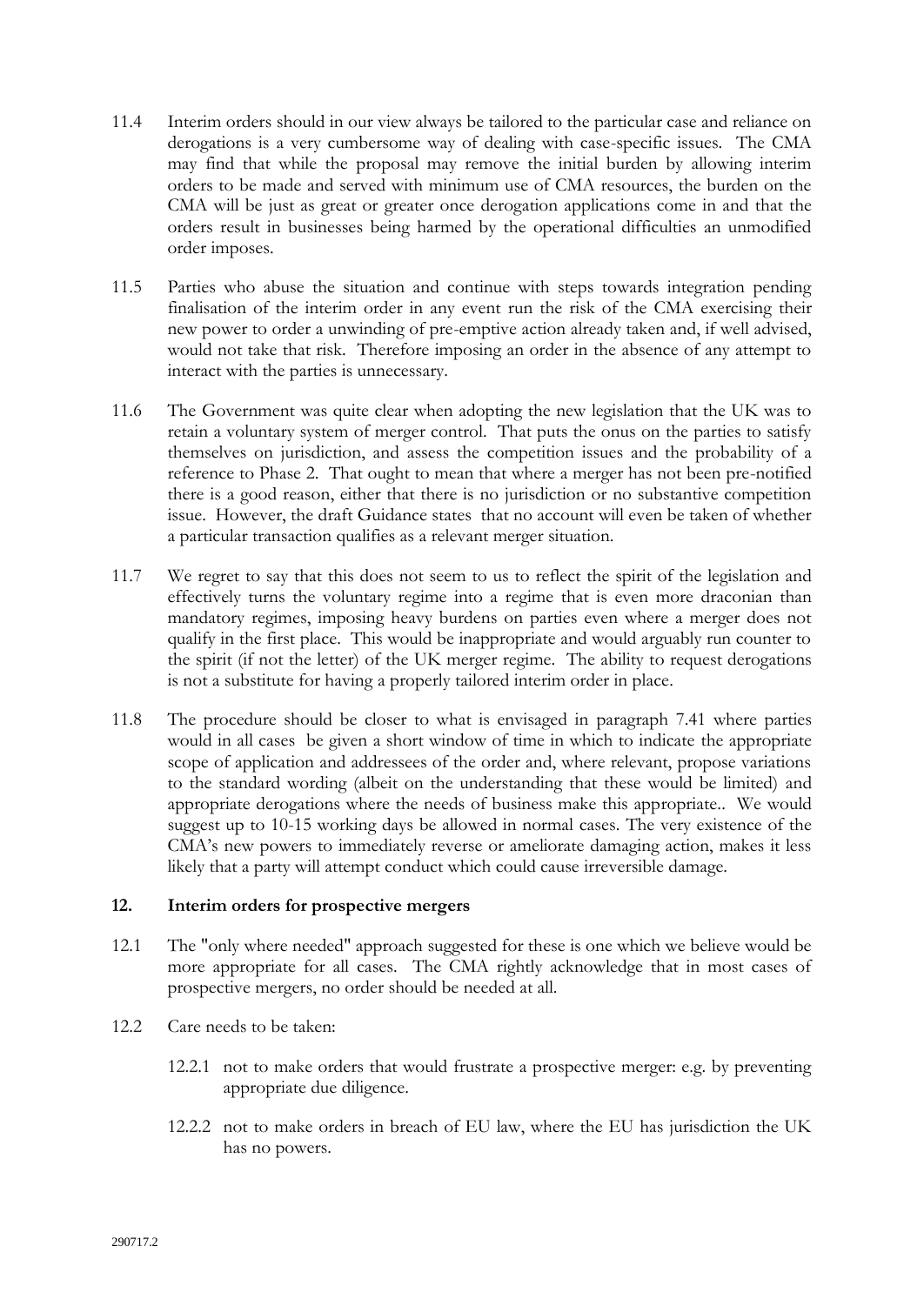- 12.3 We note a suggestion that the CMA may consider that they have power to block a merger from being completed: however, it is difficult to see how this in itself can be characterised as pre-emptive action in a non-preclearance regime where there are the extensive powers in Schedule 8 as well as the powers through orders or undertaking to limit exercise of any powers obtained by the acquirer which could be pre-emptive. We are therefore not convinced that such a power exists.
- 12.4 It also does not sit well with the absence of statutory prohibition before a second stage reference: after a reference Sections 78 and 79 of the EA2002 (which has not been altered) apply as regards share transactions. Section 79(4) provides that:

*"The circumstances in which a person acquires an interest in shares for the purposes of section 78 do not include those where he acquires an interest in pursuance of an obligation assumed before the publication by the OFT of the reference concerned."*

- 12.5 There is no prohibition on completion as regards other types of merger. Orders and undertakings are directed to avoiding pre-emption, but not to questions of property ownership, so that the terms of the limited statutory prohibition should be respected. There are a number of recent examples of completion after the OFT has begun their investigation which respect this position.
- 12.6 Nevertheless, if, contrary to our submissions, the CMA were to consider they had the relevant power to make an order prohibiting completion, they have in our view failed to take sufficient account in the Guidance of the implications of such a policy given the UK's position as a major financial and business centre. As it stands, the Guidance fails to deal adequately with the impact which the exercise of such a power would have on:
	- 12.6.1 City Code transactions (in particular the effect on timetables and on the obligation to complete imposed by the Code);
	- 12.6.2 Equivalent international regimes to the City Code which will not adhere to or accommodate UK interim measures;
	- 12.6.3 International transactions being inappropriately derailed by UK interim measures.
- 12.7 The CMA would at the very least have to hold discussions with the Takeover Panel before making such orders. It would in any event be worth considering an amendment to the rules on the lapsing of offers in the City Code and to provide for the making of such an order to be treated as an additional exception to those rules.
- 12.8 As indicated above, the CMA do not seem to have considered the implications of using its powers to prohibit completion (if such exist) in an international context where the UK is but one of the jurisdictions affected and the UK element is only a small part of the whole transaction.

# **13. Orders or Undertakings to Prevent Pre-emptive Conduct at the Second Stage Phase**

13.1 Generally undertakings have been considered more appropriate than orders in a civilised review system with orders in merger cases very rare to date and reserved for cases where compliance with undertakings has been in doubt. The CMA should be clear whether it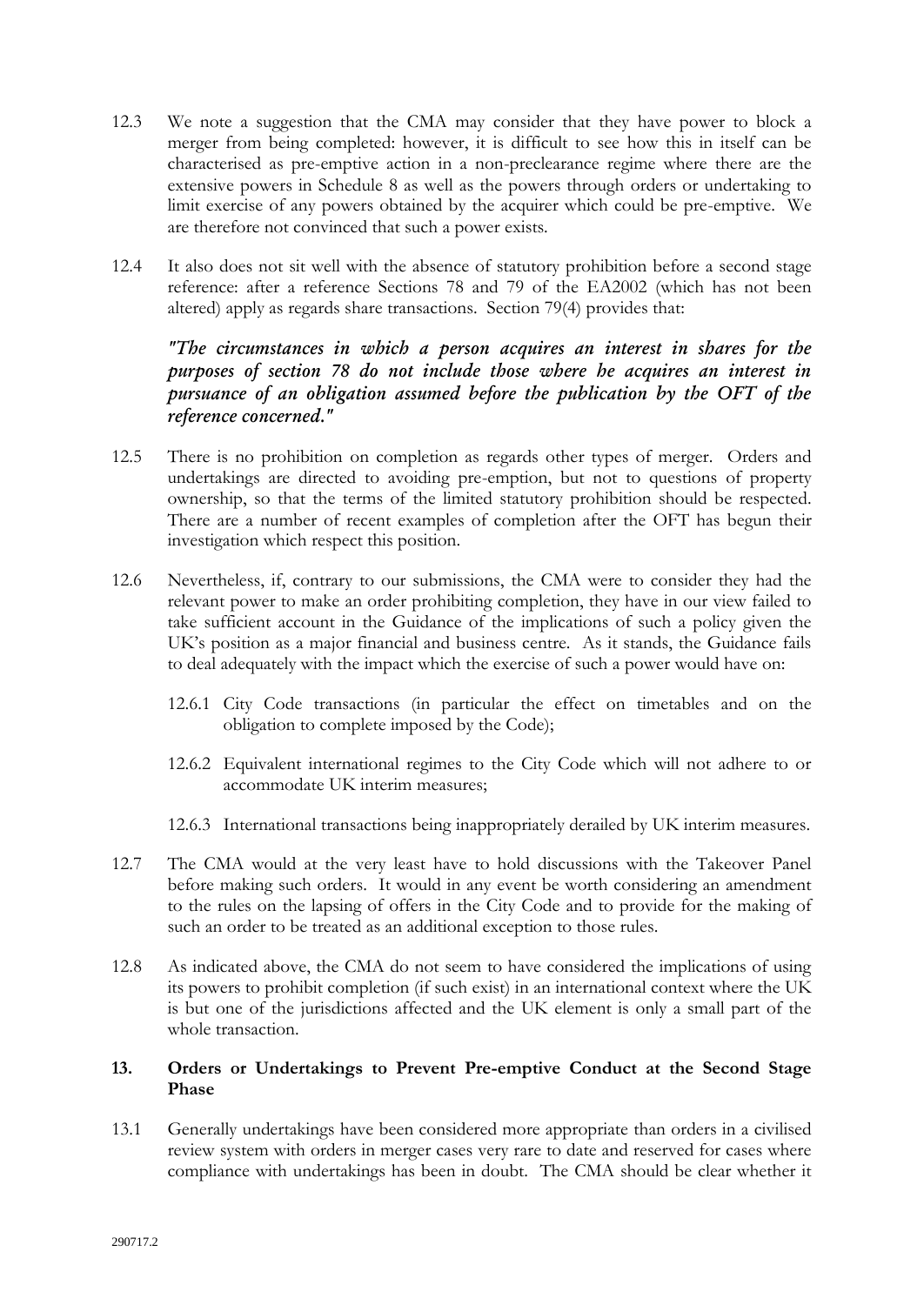intends to observe that convention, or generally to adopt orders made at the interim stage. We would recommend the release of interim orders in favour of undertakings in the same terms, or taking account of further specific business needs at second stage.

13.2 As the remedies available for breach are the same, there should be a clear policy on which approach will be followed.

# **14. Pre-Notification Process**

- 14.1 We broadly agree that there could be potential benefits afforded by the pre-notification process set out at paragraph 6.41 of the draft Guidance. However, we believe the extent of pre-notification envisaged by the draft Guidance is counter-productive and likely to result in the diversion of the staff's and the parties' effort from substance to process. This is because:
	- 14.1.1 the unduly wide nature of the information required by the forms significantly increases the burden on the notifying parties without commensurate benefits to the CMA; and
	- 14.1.2 the extent of pre-notification introduces an unnecessary degree of uncertainty to the timetable of notified transactions by affording a checklist blocking of notifications which address all key issues because some minor piece of information is missing.
- 14.2 The CMA appear to be aligning their pre-notification procedures to those of the EUMR process, which demonstrates these risks. Therefore, it is appropriate that the CMA should match the level of responsiveness promised by European Commission's best practices. We believe that the draft Guidance should explicitly commit case teams to engage actively with the notifying parties throughout pre-notification and to provide responses to their requests or queries (e.g. derogation requests) within three working days. We also believe that the CMA should go further and pare down the form, so that parties can focus on the substantive competition issues rather than process. For example, it seems unnecessary to ask at Phase 1 for the contact details of up to 100 competitors and business customers.

# **15. Pre-notification needs to be fully tailored where necessary**

- 15.1 We welcome the CMA's invitation to notifying parties to engage in more detailed prenotification discussions for potentially problematic merger cases: there are clear benefits for both sides in maximising engagement prior to the statutory Phase 1 review period.
- 15.2 However, this opportunity should not compromise the notifying parties' intention (and/or need) to notify a merger formally (for example, where a transaction timetable requires this)- if the Merger Notice information requirements have been adequately met, the parties should not be delayed in their formal submission. The CMA have adequate opportunity in their new statutory 40 working day review period to conduct their analysis and ask further questions if necessary, as well as to stop the statutory clock in cases of real need. Given the inquiry process regularly catches non-problematic or evidently nonqualifying cases, consideration should be given to decreasing the burden in these cases.
- 15.3 We therefore suggest that the draft Guidance reduces its expectations of pre-notification engagement for merger cases where there are no substantive competition issues. Given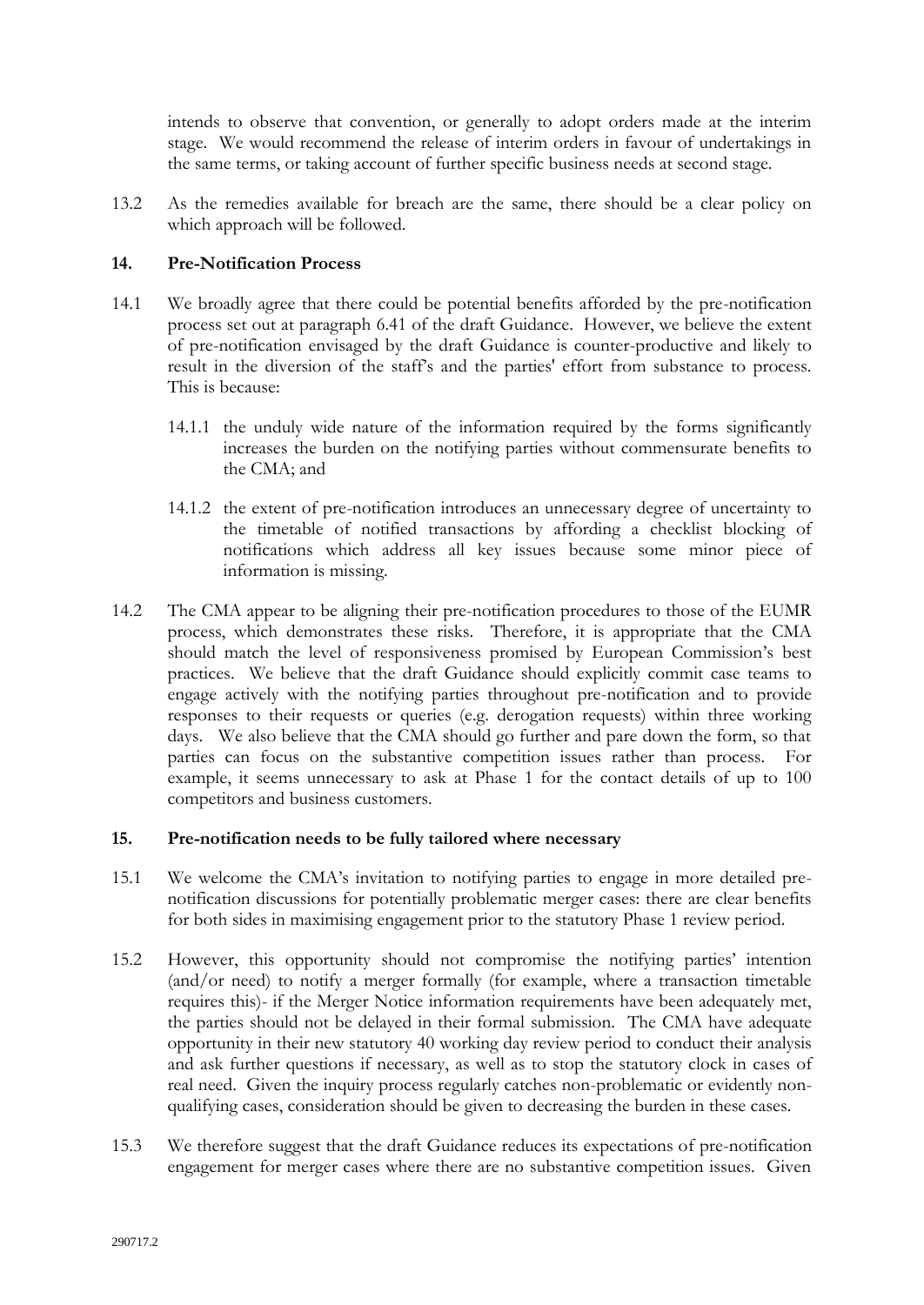the CMA's significantly increased interim powers (discussed above at paragraphs 6 et seq.), we think that notifying parties will notify "no issues" mergers more frequently because the risks and costs of CMA intervention will outweigh the costs of a "no issues" notification. We have found being unable to start the formal clock running in similar EUMR cases is a major frustration and it would be unfortunate were this to be repeated by the CMA. Therefore, we would suggest that the draft Guidance explicitly provides for additional flexibility in the pre-notification process and permits a shorter prenotification period of one week.

- 15.4 Notifications made by parties involved in transactions governed by the City Code also merit modified treatment by the CMA. The increase of the statutory review period to 40 working days, coupled with two weeks' pre-notification, means that starting the CMA's statutory timetable is now more critical to parties' abilities to execute a City Code transaction: typically, parties will aim to receive all applicable regulatory clearances by Day 60 of the City Code. The statutory review period for a Merger Notice (the normal notification route for a City Code transaction) has increased from 30 working days (i.e. Day 42 in a City Code timetable) to 40 working days (i.e. Day 56) based on notification to the CMA occurring simultaneously with posting of the 'Offer'. This means there is very limited scope for either delay to the statutory timetable and/or dealing with a subsequent UIL process.
- 15.5 We recognise that the Panel on Takeovers and Mergers has the ability to stop the Code timetable. However, given (i) the potential for conflict between the Code timetable and its rules, and the CMA's statutory timetable, and (ii) stopping the Code timetable remains wholly at the Panel's discretion, we think that the Guidance needs to go further than paragraph 6.67 in explicitly accommodating City Code transactions; in particular:
	- 15.5.1 explicitly recognise that speed and flexibility is crucial as well as a willingness to engage with the parties;
	- 15.5.2 apply pre-notification procedures to ensure that parties can start the statutory timetable by a date no later than posting the offer document; and
	- 15.5.3 state that the CMA will declare the merger notification "complete in principle" in advance of formal submission so that the parties can be certain when the statutory timetable will begin (i.e. the working day after they choose to submit formally).

# **16. Confirmation of a 'complete' Merger Notice will take too long**

- 16.1 The draft Guidance envisages that the CMA will have a five to ten working day time period in which to confirm whether a Merger Notice or merger notification is complete and, under the statutory timetable, will then start on the day after it gives this confirmation. We consider this to be too long for notifying parties as:
	- 16.1.1 it does not commit the CMA to a time limit: the draft Guidance states this will only be a guide for the CMA's response time ("generally expected to be some five to ten working days" / "generally within five to ten working days");
	- 16.1.2 notifying parties are expected to engage actively with the CMA during prenotification, during which time the CMA will likely discuss the information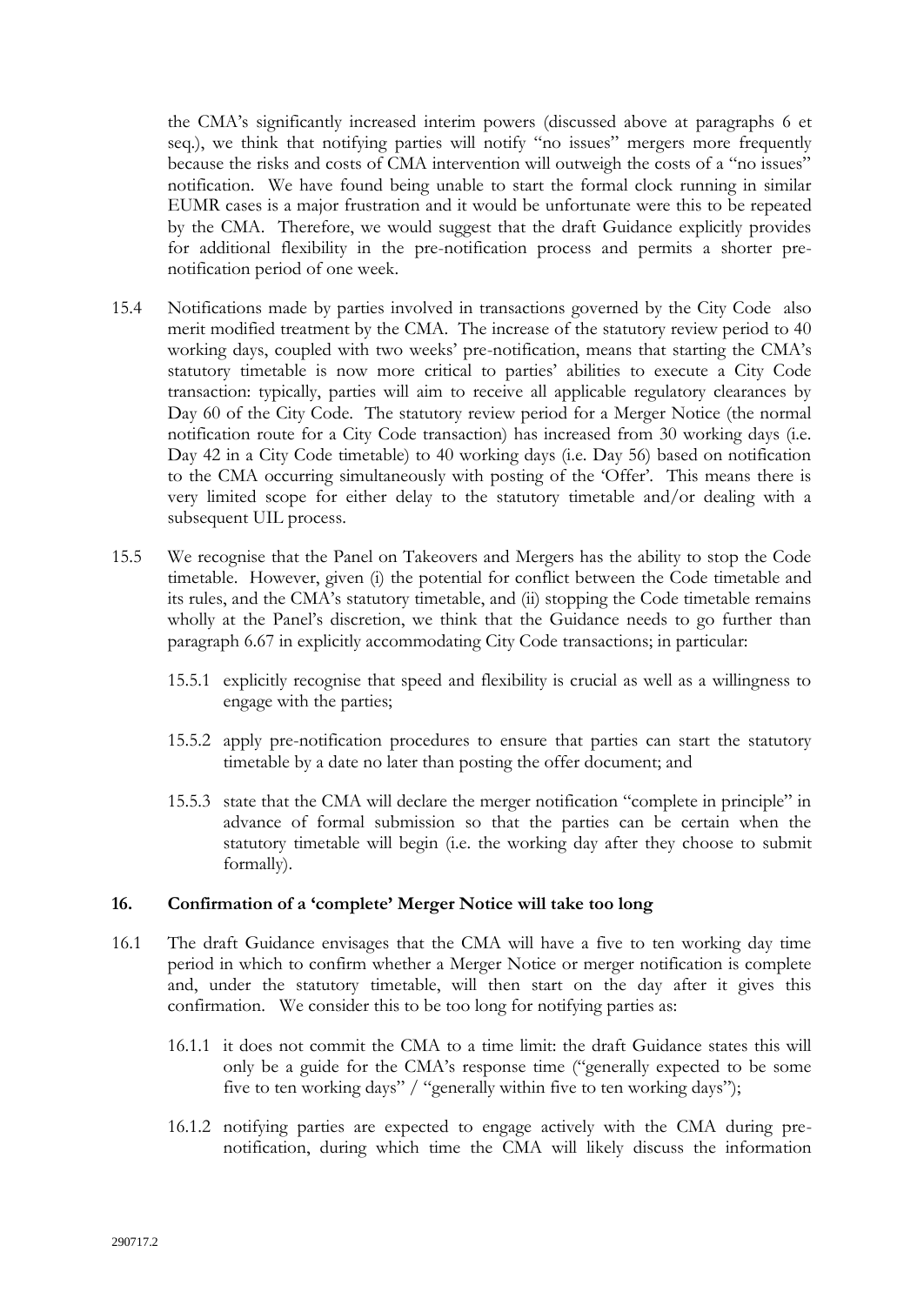requirements. This should obviate the need for such a long period for the CMA to confirm a merger notification is complete;

- 16.1.3 it should be made clear that there is only one such review period for the CMA rather than a series of successive review periods following the submission of updated drafts of a merger notification seeking the case team's sign-off for formal submission. While a five working day period to review the first draft notification is understandable, there is no justification for such a long review period for subsequent drafts – the process outlined in the Guidance could readily lead to a delay of at least 20 working days (i.e. a month) before the statutory clock can start for just two draft submissions (in addition to the period of prenotification discussions) and
- 16.1.4 we consider that parties should always be allowed to submit the notification formally to the CMA after the initial period. This is to prevent what is supposed to be a shortening of the overall review period stretching indefinitely contrary to clear expectations of Government and business. As most mergers are currently submitted with relatively short pre-clearance discussions (and in simple cases, no such discussions) and the statutory clock is rarely stopped, this proposed process will likely lead to a material bottle-neck at the beginning of the merger review process.
- 16.2 Therefore, we urge the CMA to revise this time period to be no more than five working days, in line with EUMR best practices and always to allow submission thereafter. The CMA already has 15 working days longer than the European Commission under the Phase 1 EUMR process - and therefore ample opportunity to ask further questions that arise.

# **17. Merger Notice/Merger Notifications**

- 17.1 We welcome the CMA's flexibility, set out in the draft Guidance, as to the precise form of a merger submission.
- 17.2 However, we have concerns that the revised Merger Notice will run counter to BIS' intention for a faster and less burdensome process for businesses in the new CMA regime. In particular, we have serious reservations about the CMA's new approach overall and its intention to move away from the OFT's approach in the current Merger Notice of using general questions designed to focus a submission on relevant substantive competition issues, to a detailed check list of 'prescribed information', for the purposes of the EA 2002, set out in the proposed Merger Notice.

# **18. Burdensome new information requirements**

18.1 We are concerned about the increased volume of information required by the draft Merger Notice and its accompanying guidance notes. We recognise that the CMA's intention is to detail its information requirements fully to ensure that notifying parties and practitioners are well placed to prepare 'complete' submissions. However, we consider few merger cases would warrant all of the information prescribed by the draft Merger Notice given that it covers every possible theory or harm, requiring both in depth analysis and accompanying documentation. In this regard, we have set out below, our concerns that the derogations process will not adequately address this increased information requirement.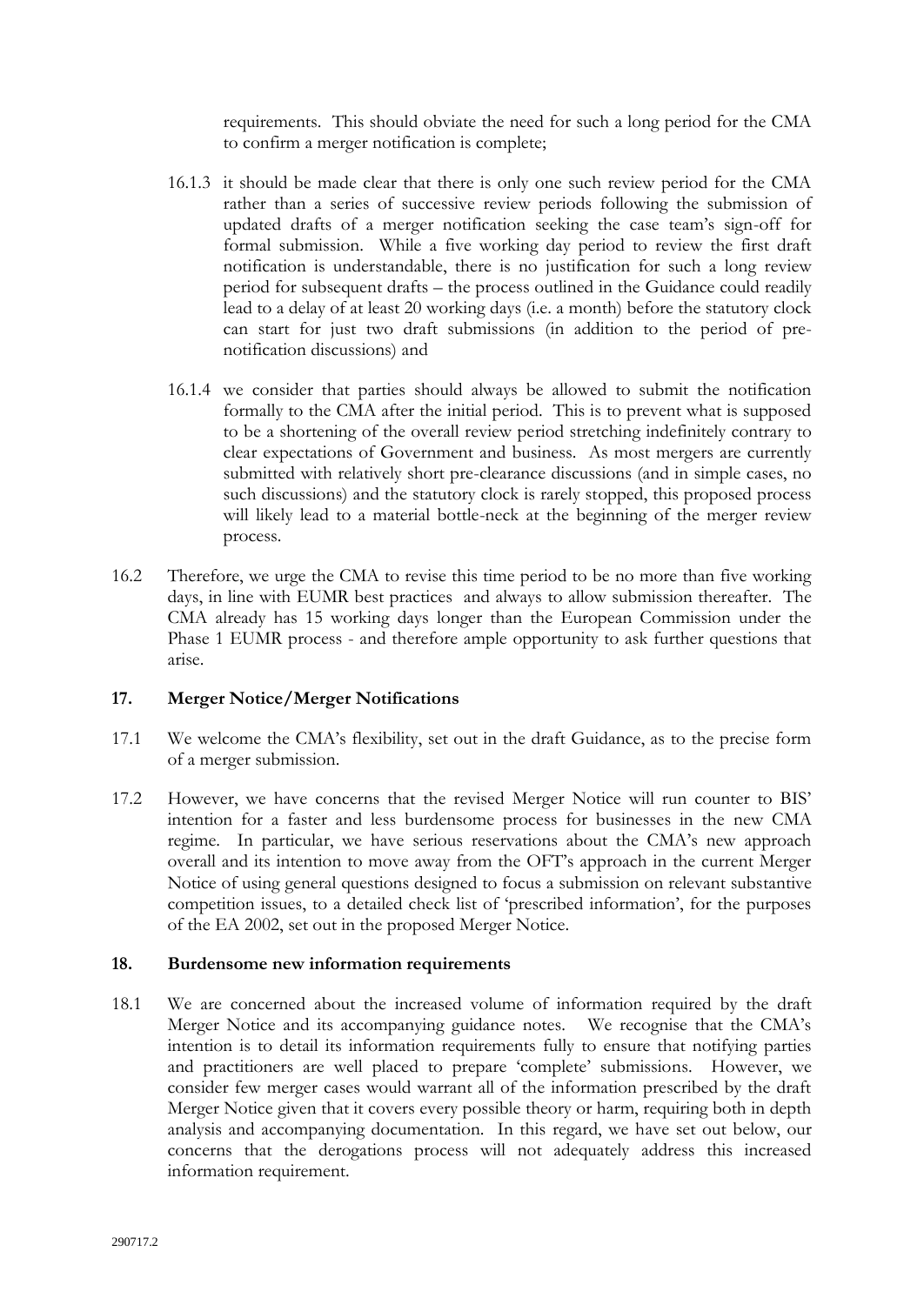18.2 Therefore, the draft Merger Notice now has the potential to require a disproportionate level of information from the parties in most cases, thereby greatly increasing the regulatory burden – this is clearly at odds with the fundamental aims of the draft Merger Notice set out in the Consultation.

### **19. Derogations are unlikely to reduce the new information burden adequately**

- 19.1 The draft Guidance anticipates that this concern will be addressed using derogations. Under the revised draft Guidance notifying parties must choose between complying with the burdensome information requirements or, in the event that they do not wish to or cannot provide this level of detail, engaging in a further procedural step to obtain a derogation from the case team during pre-notification.
- 19.2 We fear that the default position will therefore be the provision of this information and departures from this must then be justified. The revised Merger Notice guidance notes indicate that certain information requirements may be dispensed if a derogation is obtained, with a general statement that all derogations will be considered. Therefore, discretion to agree derogations lies with the case team and different case teams will take different approaches to the grant of such waivers. The impact of this is to increase the uncertainty for notifying parties as to what information will be required.
- 19.3 In such circumstances, and particularly where (as is common) confidentiality concerns and timing pressures mean that much of the preparatory work must be done ahead of an approach to the CMA, parties may find that they must conduct much of the information gathering necessary to meet a given information requirement before they can obtain certainty on whether such efforts will in fact be required by the specific case team. We believe this issue may be compounded by a lack of clarity over the new procedure for applying for derogations, including how long parties should expect to wait for a response from the case team.
- 19.4 We also think that prescribing this new level of disclosure and information in the Merger Notice now establishes a higher than necessary baseline for the CMA to analyse most cases from which departures must be justified and derogations sought. This is at a huge cost to notifying parties, especially in cases of "no issues" notifications. Unlike regulation in specialist sectors or at EU level, it should be borne in mind that the wide UK merger jurisdiction will catch small transactions involving small businesses, some of which will be very short of resources. It may also appear to the CMA that raising the information requirements, while stipulating the availability of derogations, will result in roughly the same level of discussion between case teams and notifying parties as currently occurs. However, we consider that an inevitable result of moving this discussion to the footing that a derogation is required in order to omit information is that:
	- 19.4.1 the pendulum will shift to an expectation on the part of case teams that the information will be required in most cases, and
	- 19.4.2 particularly when dealing with less experienced case team members, it will become more difficult and more time consuming to scale back (through waivers) the information required in simple cases to a more appropriate level.
- 19.5 Should the CMA adopt the derogation process, we consider it imperative that a senior case team member should be available for all such discussions and the draft Guidance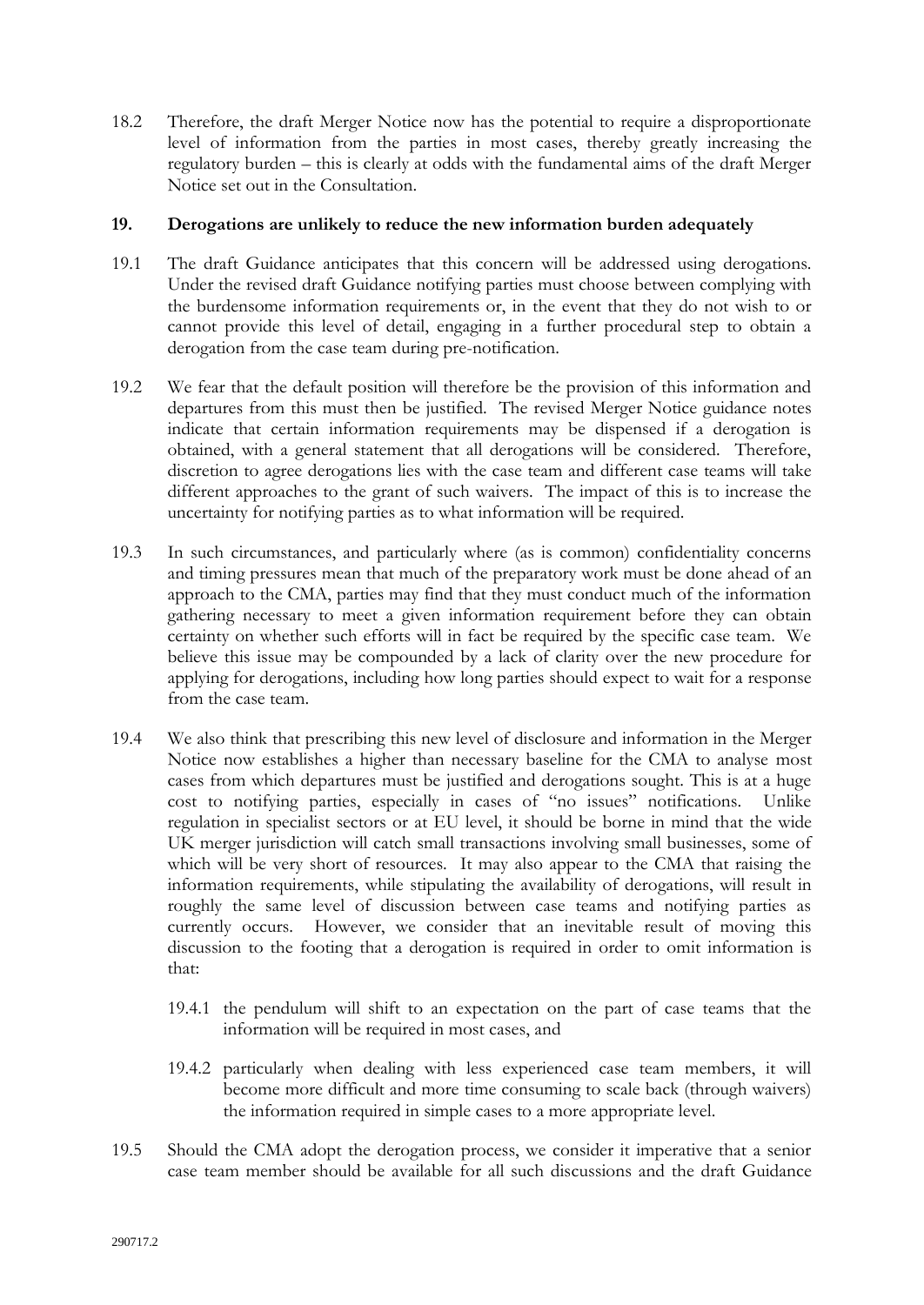should commit the case team to reach a decision about any derogation requests within two or three working days of being asked. We are concerned that the proposals have not been properly costed in the context of the overall effect of an expanded pre-notification and merger notification, as well as the interim order and that the resources needed to operate these proposals effectively have not been considered and may not be available. We consider, however, it would be a far better solution for the CMA to pare back its form, as proposed below, concentrating on an expectation of reasoned argument properly evidenced, rather than proscriptive requirements.

### **20. A significant burden on the CMA too**

- 20.1 We are also concerned that the extended pre-notification process, coupled with the significantly increased information requirements, will unnecessarily burden the CMA at the Phase 1 merger review stage when such detailed scrutiny is not merited.
- 20.2 We query the impact on CMA resources and its ability to carry out an efficient and timely Phase 1 review even allowing for its materially extended 40 working day timetable: it is possible that the CMA will need to engage with multiple work-streams on a given merger review (e.g. dealing with interim orders, derogations and draft merger submission discussions as well as an extensive document review). Addressing this through an extended pre-notification process would not be a satisfactory solution for business and would run contrary to the intention of the legislation to speed up the merger review process. It may also exceed the available resources of the CMA to manage the workload generated. Therefore, we believe this should be considered further.

# **21. Overly wide discretion on required information will lead to uncertainty for notifying parties**

- 21.1 The draft Merger Notice (and, in particular, its accompanying guidance notes) have afforded the CMA with overly wide discretion as to the level of information required for a complete Merger Notice, for example:
	- 21.1.1 the CMA require all supporting documents prepared by or for the notifying parties assessing the merger whomever their intended audience; and
	- 21.1.2 the CMA can now readily request in excess of 100 customer and competitor contact details.
- 21.2 This discretion will leave the notifying parties with little certainty over the actual information necessary for a complete merger submission when starting the prenotification process. Additionally, the draft Guidance details no checks and balances as to what is reasonable for the CMA to request for different circumstances. Therefore, we suggest that the draft Guidance:
	- 21.2.1 provides further guidance as to the circumstances when less detail is required; and
	- 21.2.2 explicitly sets out reduced information requirements for "no issues" merger notifications (i.e. for mergers without substantive competition issues).
- **22. Volume of information now required for a 'complete' merger notification is unwarranted**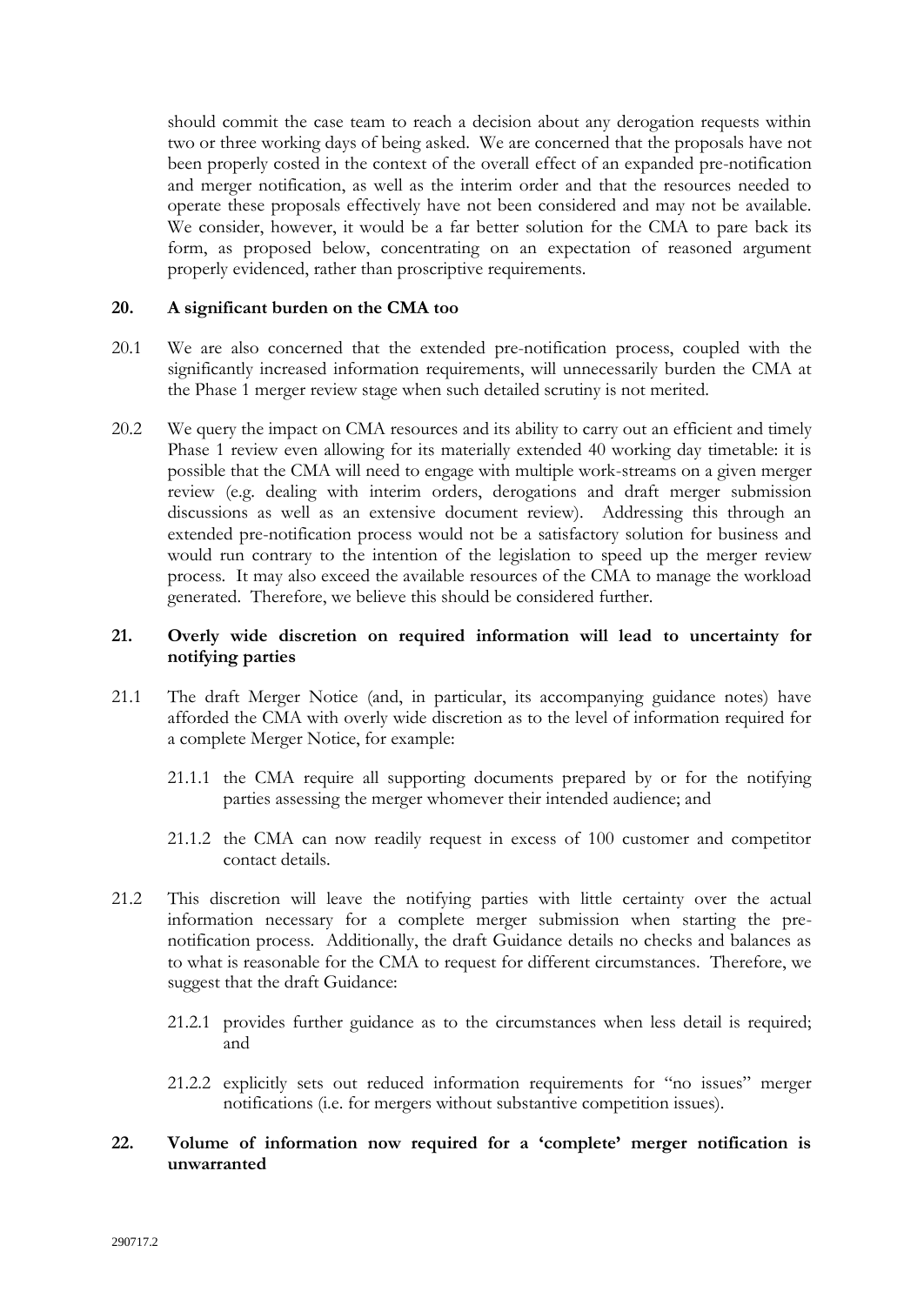- 22.1 We consider the prescribed information exceeds what is required in the majority of cases to allow the CMA to carry out a proper Phase 1 merger review.
- 22.2 As we have discussed at paragraphs 19 and 20 above, we are concerned that case teams will routinely require all, or nearly all, of the prescribed information to confirm that a merger submission is complete. Therefore, we believe that the volume of prescribed information in the Merger Notice should be materially reduced in order to set a more reasonable base line for information necessary to conduct a Phase 1 merger review. As is the current practice with the OFT, this can subsequently be supplemented by specific questions during pre-notification discussions and/or the Phase 1 merger review and, where necessary, the CMA can stop the statutory clock.
- 22.3 We are happy to discuss with the CMA in detail those prescribed information requirements in the draft Merger Notice which we consider should be amended. In the meantime, however, we list below examples of those information requirements which we consider should only be required on a case-by-case basis, where the substantive competition issues clearly merit their inclusion, rather than being routinely required to review any merger:
	- 22.3.1 Paragraph 12: supporting documents "should include but not necessarily be limited to:" "documents prepared by or for personnel working on the transaction" – too widely construed, this will place a disproportionate burden on parties to collate;
	- 22.3.2 Paragraph 13: competition analyses for the last three years older reports are likely to be of limited use and/or application to current market dynamics, while sophisticated competition analyses are the province of large and relatively rich businesses: we are concerned that adverse inferences will be drawn from the absence of this type of work;
	- 22.3.3 Paragraph 14: parties' marketing and advertising strategies;
	- 22.3.4 Paragraph 18ff and 30ff: the level of information mandated by the guidance notes to the Merger Notice to analyse horizontal and vertical effects, which is imprecisely required "where relevant", is likely to be overly burdensome on parties (for example, providing variable profit margins, see Guidance Notes 10, 17) - not all parties have the sophisticated resources to provide this work and it is plainly not needed for non-problematic cases;
	- 22.3.5 Paragraph 22: any internal documents relating to the parties' expansion plans too widely construed and will place a disproportionate burden on parties to collate - in any event it should be limited to affected markets;
	- 22.3.6 Paragraph 32: any documents analysing potential merger efficiencies as with other document requests at this stage it should be limited to documents prepared by those dealing with the transaction and/or considered by the board or other body deciding on the merger, as otherwise it will place a disproportionate burden on parties to collate; and
	- 22.3.7 the potential breadth of contact details as described at paragraph 21.1.2 above.

# **23. Recommendation for a change in overall approach to notifications**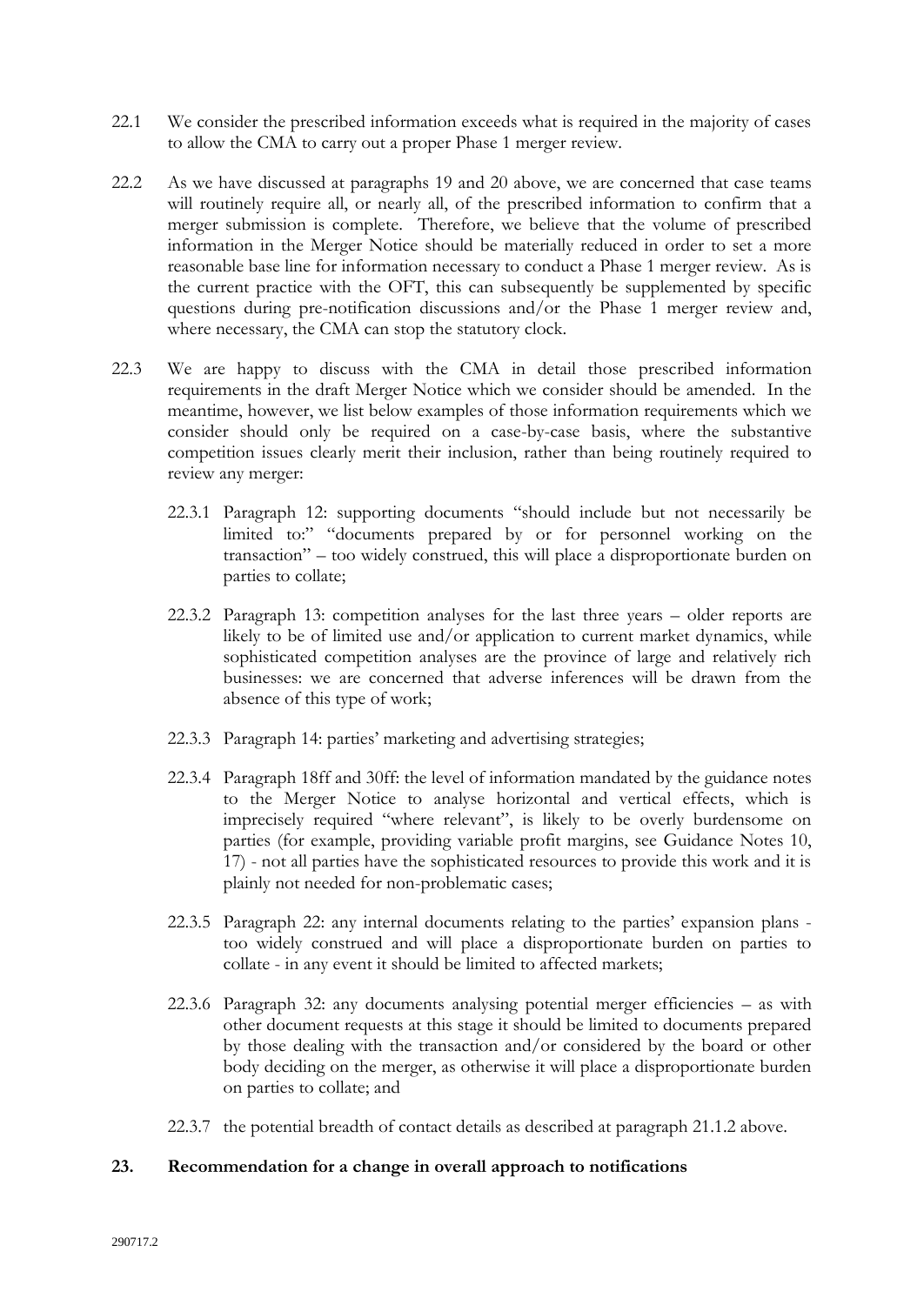- 23.1 Therefore, we urge the CMA to revert to the previous approach of the OFT whereby guidance on the contents of merger submissions was given but the OFT did not set out an exhaustive checklist of information in the Merger Notice required for a 'complete' merger submission. We think that the existing practice of requesting further information during the Phase 1 review period, along with the benefits of more extensive pre-notification discussions, will adequately meet the CMA's need to obtain sufficient information to carry out its Phase 1 merger assessments.
- 23.2 If nonetheless the CMA is minded to retain the extent of information detailed in the draft Merger Notice, we suggest that all information newly included in the draft Merger Notice, which exceeds the information detailed in the existing Merger Notice (December 2010), should either be placed:
	- 23.2.1 in the guidance notes to the draft Merger Notice and these guidance notes should no longer be considered prescribed information and therefore part of the formal Merger Notice; or
	- 23.2.2 in an annex to the draft Guidance.
- 23.3 In either case, this information should then be considered "neither prescriptive nor exhaustive" by the CMA, so that it remains in line with current OFT practice, rather than "prescribed information" for the purposes of the EA 2002. This would serve the CMA's purposes by still providing "clear guidance as to the type of information that the CMA may require for the purposes of a Merger Notice". It would also serve as a point of reference for the case team in its discussions with the notifying parties as to the completeness of the Merger Notice but would not disproportionately burden, and cause uncertainty to, merging parties in all cases.

# **24. Merger review burden on third parties**

- 24.1 We are also concerned about the CMA's intention to use its significantly expanded powers of investigation, pursuant to Section 109 EA 2002 (as amended by ERRA), to require third parties now to give evidence and/or produce documents during prenotification and the Phase 1 review.
- 24.2 Most non-notifying parties recognise the importance of responding to third party information requests from the OFT and/or CC under the current regime, but this is often a costly and time-consuming exercise for management. Therefore, we consider that it would place a disproportionate and costly burden on business to use Section 109 powers against third parties, which have not sought to intervene in a merger review, unless otherwise absolutely necessary.
- 24.3 Therefore, we suggest that the draft Guidance explicitly recognises that the CMA:
	- 24.3.1 will contact third parties informally in the first instance rather than using its Section 109 powers, for example through the existing use of merger questionnaires; and
	- 24.3.2 will be proportionate in its use of Section 109 EA 02 against third parties and only where third parties have failed to provide adequate information within a reasonable timeframe.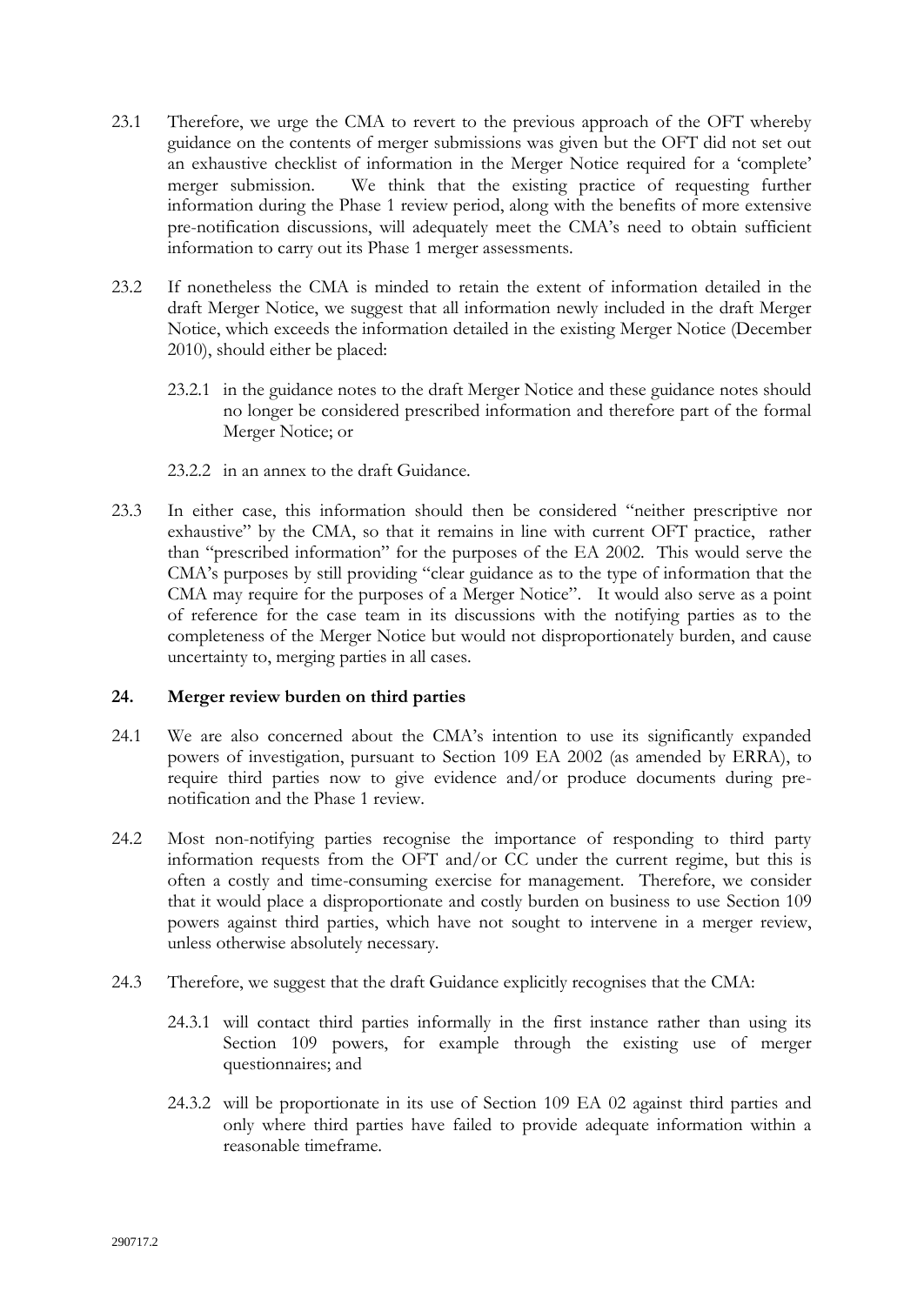# **25. Undertakings in Lieu of a Reference (UILS)**

# **Background**

- 25.1 In this section we comment on the CMA's proposals regarding undertakings in lieu of a reference (UILs). UILs raise a number of underlying public policy considerations that in our view are not properly reflected in these proposals. Key considerations include:
	- 25.1.1 the need for remedy offers to be proportionate to what is required to remedy any SLC identified and do no more;
	- 25.1.2 the need to use UILs to avoid mergers being referred for a second stage review and so mitigate the cost and burden of merger control that will have to be borne by business and by the public purse.
- 25.2 In light of these clear public policy imperatives we submit that every effort should be made to avoid inflexible CMA procedures leading to disproportionate outcomes and unnecessary references. We consider that the previous practice of the OFT was sufficiently flexible and was capable of meeting the public policy objectives. Several of the proposed changes in our view do not for the reasons set our below. This is somewhat surprising as the introduction of a unitary authority should have made it possible to offer parties more rather than less flexibility when it comes to UILs as the opportunity to give UILs is not cut-off by the change in review body.

### **26. Issues**

- 26.1 We particularly highlight the following issues that we believe represent a backward step:
- 26.2 The proposal to cut out the practice of parties making sequential offers and the emphasis on parties putting forward a single "best" / "clear cut" remedy offer carries it with it the real risk that parties may have to "overshoot" (i.e. give away much more than they need to) and/or offer disproportionate remedies in their desire to put forward an acceptable remedy within the tight statutory 5 working day timeframe. Admittedly, the Act sets a deadline of five working days after receipt of a reasoned SLC decision within which parties are required to submit proposals for UILs but that does not specify that such offers must be complete and final and cannot subsequently be discussed, refined and negotiated with the CMA.
- 26.3 We regret the apparent lack of engagement by the case team during the five working day period within which parties are allowed to offer a remedy – parties need to have access to the decision maker at this point and an active engagement from the whole case team.
- 26.4 We note the CMA's suggestion that near miss offers are expected to be "rare" (paragraph. 8.20) but our experience is that this is not the case to date. The new process lacks flexibility and is unlikely to avoid the risk without engagement on the CMA's part.
- 26.5 The procedure also requires more thought to be given to ensuring its compatibility with City Code procedures in order to ensure Phase 2 is avoided wherever possible and to avoid public bids lapsing unnecessarily or as a result of mere technicalities.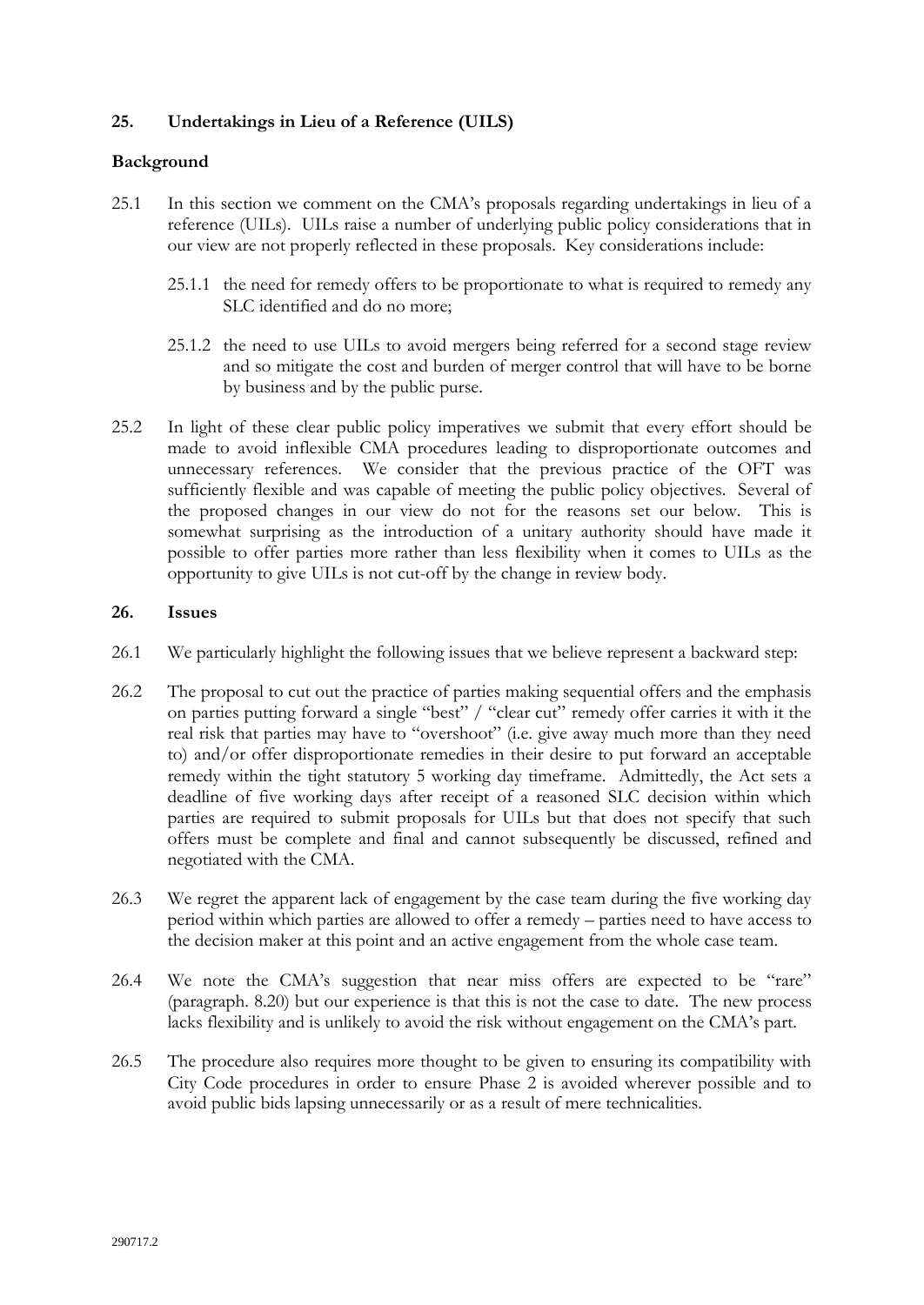- 26.6 The one-working day timetable also gives insufficient time for parties to negotiate as at that stage there will generally be a requirement for senior management to become involved and to give the relevant final sign-off.
- 26.7 Overall, we feel that the CMA's proposals lack sufficient engagement on the part of the regulators and provide insufficient scope for negotiation in clear contrast to other leading merger regimes (e.g. EUMR, FTC).
- 26.8 We also feel that overall the more inflexible approach proposed risks more referrals to Phase 2 which goes counter to the overall Government policy objectives set out at the beginning of our commentary. The fact that parties would be deprived of an opportunity to agree UILs because of over strict timetables is not in the public interest; it undermines sensible administrative procedures and public policy outcomes.

# **27. Recommendations**

- 27.1 Our recommendation would be to give parties the ability to:
	- 27.1.1 offer up to three remedies for consideration
	- 27.1.2 commit to enhanced engagement to mitigate the risk of overshooting remedy requirements
	- 27.1.3 have more than one working day to rectify remedies in "near miss" cases
- 27.2 The Act sets a deadline of five working days after receipt of a reasoned SLC decision within which parties are required to submit proposals for UILs. We agree that the CMA may therefore be prevented by statute from considering UILs offered after this time, although welcome the indication at paragraph 8.20 that it will be slow to reject UILs offered by the parties for "purely technical" reasons. It might be helpful to add the words "or any subsequent modifications".

#### **28. Upfront buyer cases**

- 28.1 We should also mention some difficulties we had in understanding the procedure that the CMA intend to follow in upfront buyer cases, set out at paragraphs 8.30 ff. In particular, we would like more clarity on three points:
	- 28.1.1 at what stage will parties be told that a case is an upfront buyer case and so have time to identify potential buyers
	- 28.1.2 How precise do the CMA expect a party to be when offering UILs involving an upfront buyer? At the stage of making the offer it is unlikely that potential buyers will have been approached. All that parties can give at the first stage is the names of specified buyers or a specified range of possible buyers.
	- 28.1.3 Are there circumstances whereby the CMA would envisage that notwithstanding a decision in principle requiring an upfront buyer, it may decide (following a detailed consideration of the proposed UILs) that all or part of a divestment package may be sold to a non-upfront buyer?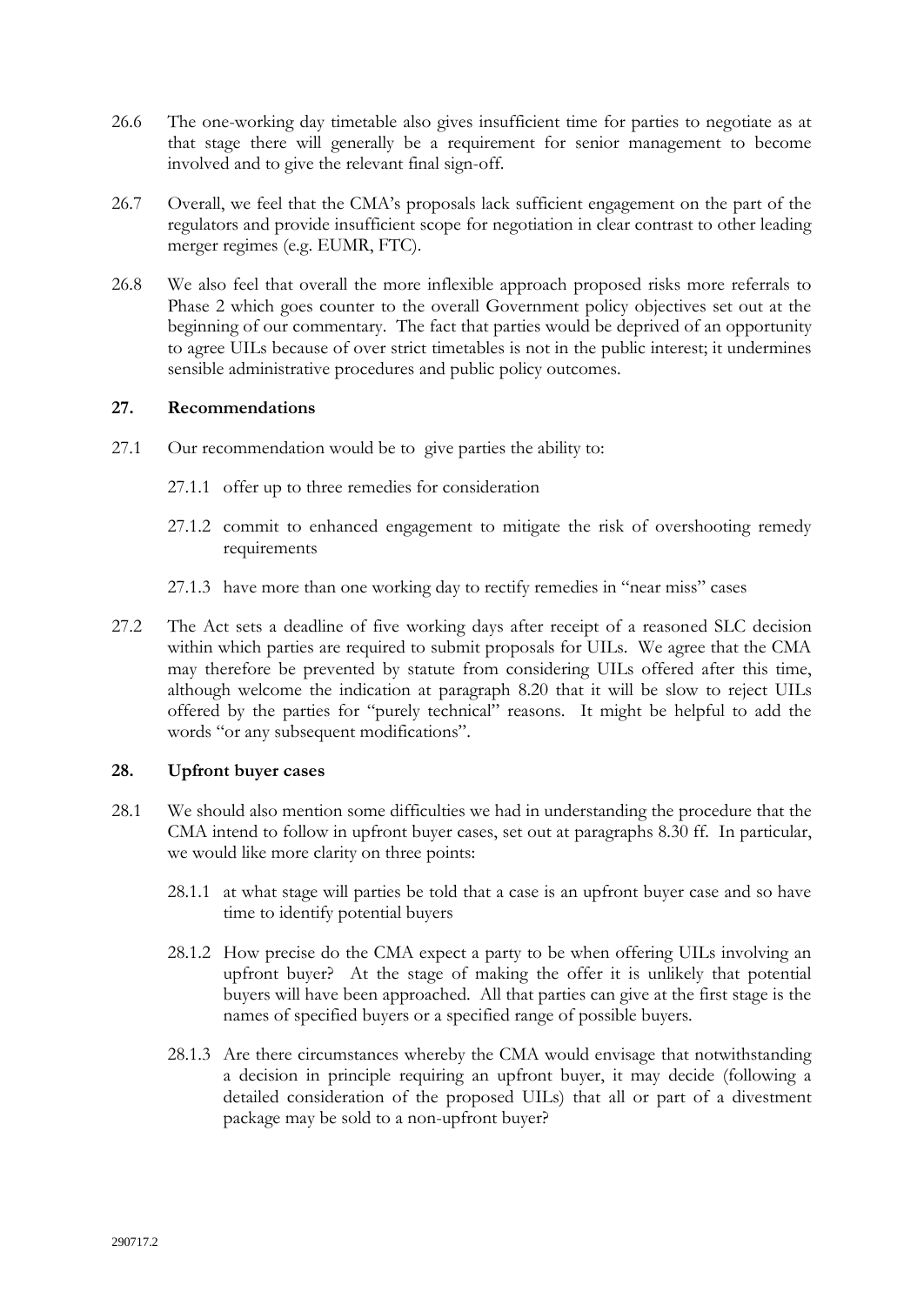# **29. MARKET GUIDANCE**

- 29.1 The CLLS welcomes the CMA supplemental guidance on Market studies and market investigations. When read together with the existing OFT and CC guidance (see OFT 519, OFT 511 and CC3 (revised)) the supplemental guidance gives a helpful summary of how the ERRA 13 has impacted the current market study and market investigation procedures.
- 29.2 However there are a number of concerns which we have set out below in response to the questions set out in the Market Guidance.

# **Q1 Do you consider that the Draft Guidance covers the main changes that are introduced by the ERRA13 to the CMA's conduct of market studies and market investigations? If not, what aspects do you think are missing?**

A: We think the Draft Guidance covers the main changes introduced by ERRA 13 . However we think that the following aspects needed to be more fully addressed

### **30. Information Requests**

30.1 Market Studies now have to be completed within 12 months (or 6 months if a Market Investigation Reference is contemplated) and Market Investigation References within 18 months instead of the present 24. In this context we have concerns about the level of information that is going to be required from parties at both Phase 1 and 2 and whether this is going to lead to an information overload. The Guidance skates over this issue and fails to inform the reader how market studies or investigations are going to be run given the new statutory timetables. In the case of Market Investigations they have seldom finished before the 24 month deadline so how will the tighter statutory timetable affect the timeline for the acquisition of information or the investigation timetable. Further guidance and/or reassurance on these points are needed

# **31. Confirmation Bias**

- 31.1 Paragraph 1.22 of the draft Guidance reads as follows:-
- 31.2 "At operational (staff) level, in order to avoid unnecessary duplication and to facilitate an efficient end to end markets process *the CMA would normally expect to have a degree of case team continuity by retaining at least some of the market study case team to work on the larger market investigation case team* when a matter is referred." (emphasis added)
- 31.3 In light of the above statement we are concerned that there is a high possibility of confirmation bias being built in to the system if there are not the proper checks and balances to ensure independence of thought between Phase I and Phase II case teams.
- 31.4 The CMA will be aware of the concern expressed by many respondents in the Competition landscape reform consultation (including the CLLS) that in amalgamating the OFT and the CC there was a fundamental need to keep Phase I and Phase II case teams separate to avoid a perception of confirmation bias.
- 31.5 Whilst we recognise that the efficiency savings of the amalgamation are unlikely to be realised if there is complete separation between Phase I and II case teams there does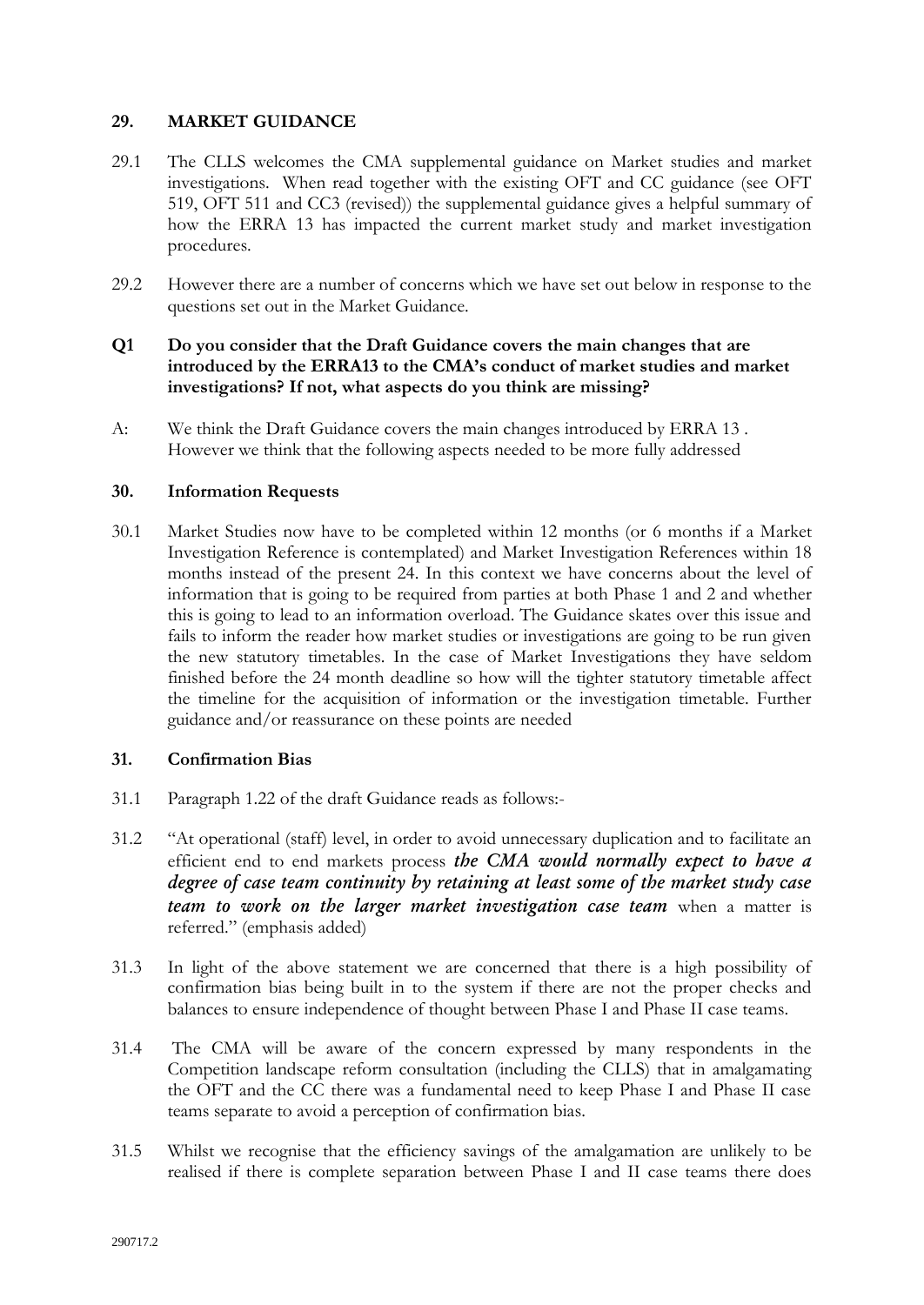have to be sensitive and appropriate handling of which Phase I members of staff continue to be involved at Phase II. Paragraph 1.2 raises the issue of confirmation bias by talking about "continuity" without addressing how the concerns of confirmation bias are going to be addressed. There is no attempt in the document to give any guidance or indeed reassurance that this issue is going to be foremost in the CMA thinking when pulling together its Phase II team members.

31.6 We accept it is, to a certain extent, a trade-off between efficiency and a reassurance of independence but there does need to be guidance as to how the CMA propose to address this. We would have thought that senior staff level positions such as the Chief Economist to the Market Study at Phase I should be different at Phase II The same stance should be taken with the Inquiry Director and that this would invariably be the case in each Market Investigation. In the case of other staff positions their sensitivity or lack of it would need to be judged on a case by case basis.

### **32. Access to Decision makers**

- 32.1 There is concern that the Guidance does not make as clear as it should that parties will have access to key decision makers at all stages. This debate has echoes of the concerns parties have expressed in relation to CA98 proceedings.
- 32.2 Parties need to be assured that they will be able to make representations at both a market study and market reference stage to decision makers and this is not spelt out in the Guidance. In relation to Market Studies it is silent and in relation to Phase II Paragraph 1.27 stipulates that the CMA Board must lay down rules of procedure but nothing is expressly mentioned about access .

# **33. Cross Market references**

- 33.1 Paragraph 2.33 states that the same procedures apply to cross market studies and thereafter cross market references. However no guidance is given about how such potentially wide ranging investigations (and in particular the process for hearings in cross market cases) are going to be dealt with procedurally in the shorter time limits imposed by the ERRA 13. To comply there are going to have to be specific procedural differences in the way the inquiries are conducted or how the informational requirements are demanded of the parties unless considerably more resources are going to be allocated by the CMA for the conduct of the investigation.
- 33.2 We are worried that purely asserting the same rules apply does appear to lack creditability in the absence of further detail or assurances on this point.

# **34. Action Following a Market Study**

34.1 In Paragraph 2.9 it states that if the CMA want to make a Market Investigation Reference they must publish a notice after 6 months of the Market Study being initiated It then goes on to state that in default of this the CMA must publish a report within 12 months of publication of the Market Study notice setting out its conclusions and what if any action it proposes to take. No mention is made about the timing of any CMA announcement about whether they intend to use their competition enforcement powers under the Competition Act 1998. Would such action be at the end of the 12 month period? Given the recent mobility aid scooter case which resulted in CA98 action following a Market Study it is worth making this clear in the guidance.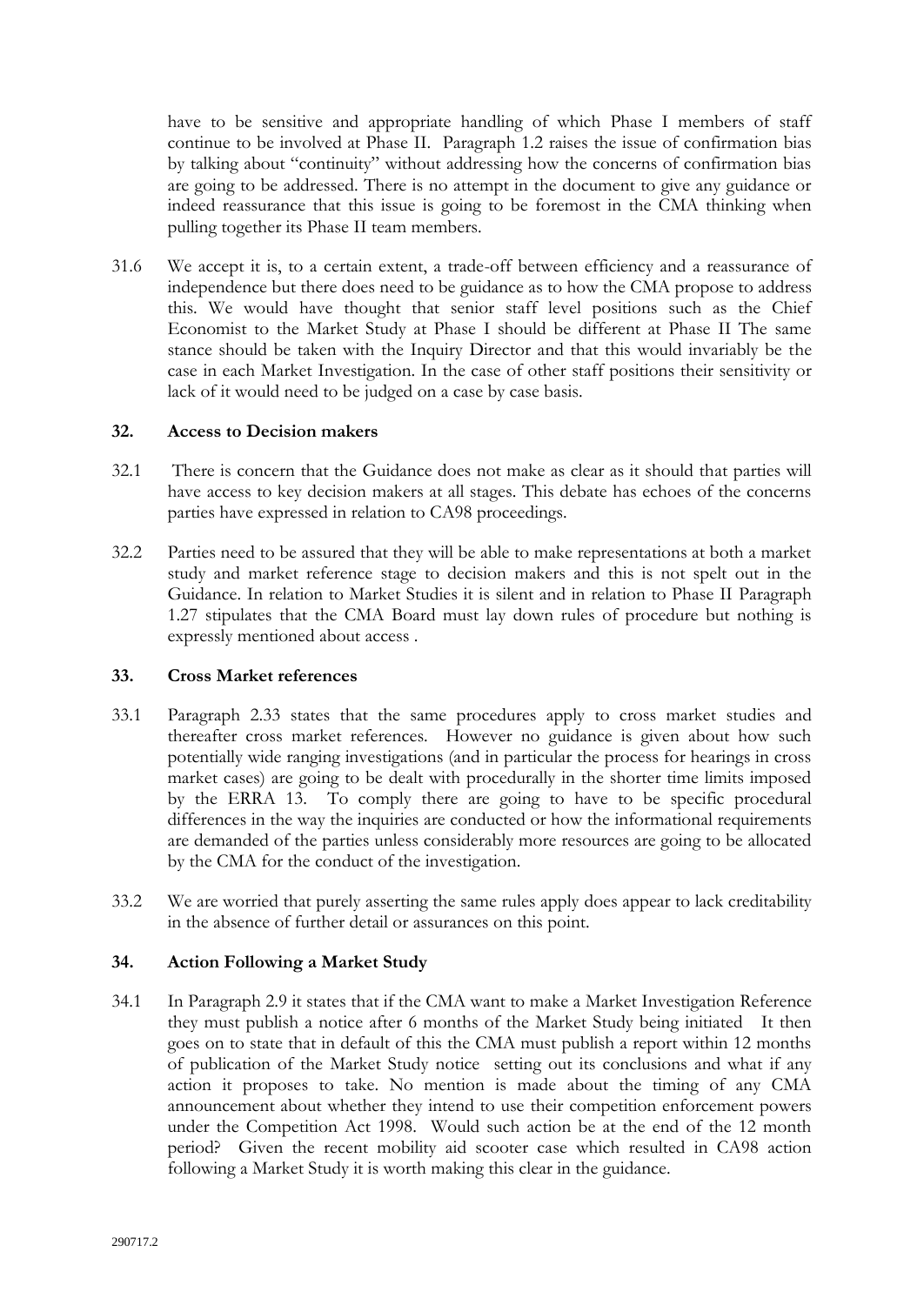- **Q2. Do you consider that the Draft Guidance will facilitate your understanding of the markets regime when read in conjunction with the existing guidance documents?**
- A: Yes the Draft Guidance is helpful in understanding the workings of the markets regime
- **Q3. Do you agree with the list in Annexe B of the Draft Guidance of existing marketsrelated OFT and CC guidance documents proposed to be put to the CMA Board for adoption by the CMA?**
- A: Yes we agree with this list
- **Q4. Do you consider that the Draft Guidance is user friendly in terms of its content and language?**
- A: Yes. The Draft Guidance is well written

### **Q5. Do you have any other comments on the Draft Guidance**

A: We have no further comments

### **35. ADMINISTRATIVE PENALTIES**

### **Q1: Do you consider that there are any other roles or objectives that should be taken into account when considering the CMA's approach to administrative penalties?**

A: We do not consider there are any other roles or objectives that should be taken into account considering the CMA's approach to administrative penalties.

#### **Q2: Do you agree that the level of detail in the Statement is appropriate?**

A: Subject to the points below, in general we agree that the level of detail in the Statement is appropriate.

We believe there should be a new section above paragraph 4.1 of the Statement providing guidance on what the CMA consider a 'failure to comply' with an Investigatory Requirement to be. The CMA provide some examples in Annexe A of their statement. For example, the second scenario included in Annexe A suggests that, in relation to a questionnaire, sending in a response where '…many questions are ignored or receive one word answers…' would be a failure to comply. Yet one word answers to a binary question (yes or no) may be perfectly appropriate. Setting out in greater detail what the CMA believes to be a 'failure to comply' in the main body of the Statement would be a more principled approach when it comes to the giving of guidance rather than leaving business to guess by reference to the examples in Annexe A what the CMA mean by a 'failure to comply'. In addition, guidance is needed on what the various categories of failure to comply are. The CMA refer in its various documents which form this particular part of their consultation to failures to comply being 'serious', 'aggravated', 'egregious', 'minor', 'mitigated', 'significant' and 'flagrant'. More organisation and order is needed here.

In paragraph 4.2 of its Statement the CMA mention that '...where P intentionally fails to comply with an Investigatory Requirement in order to derive an advantage, this indicates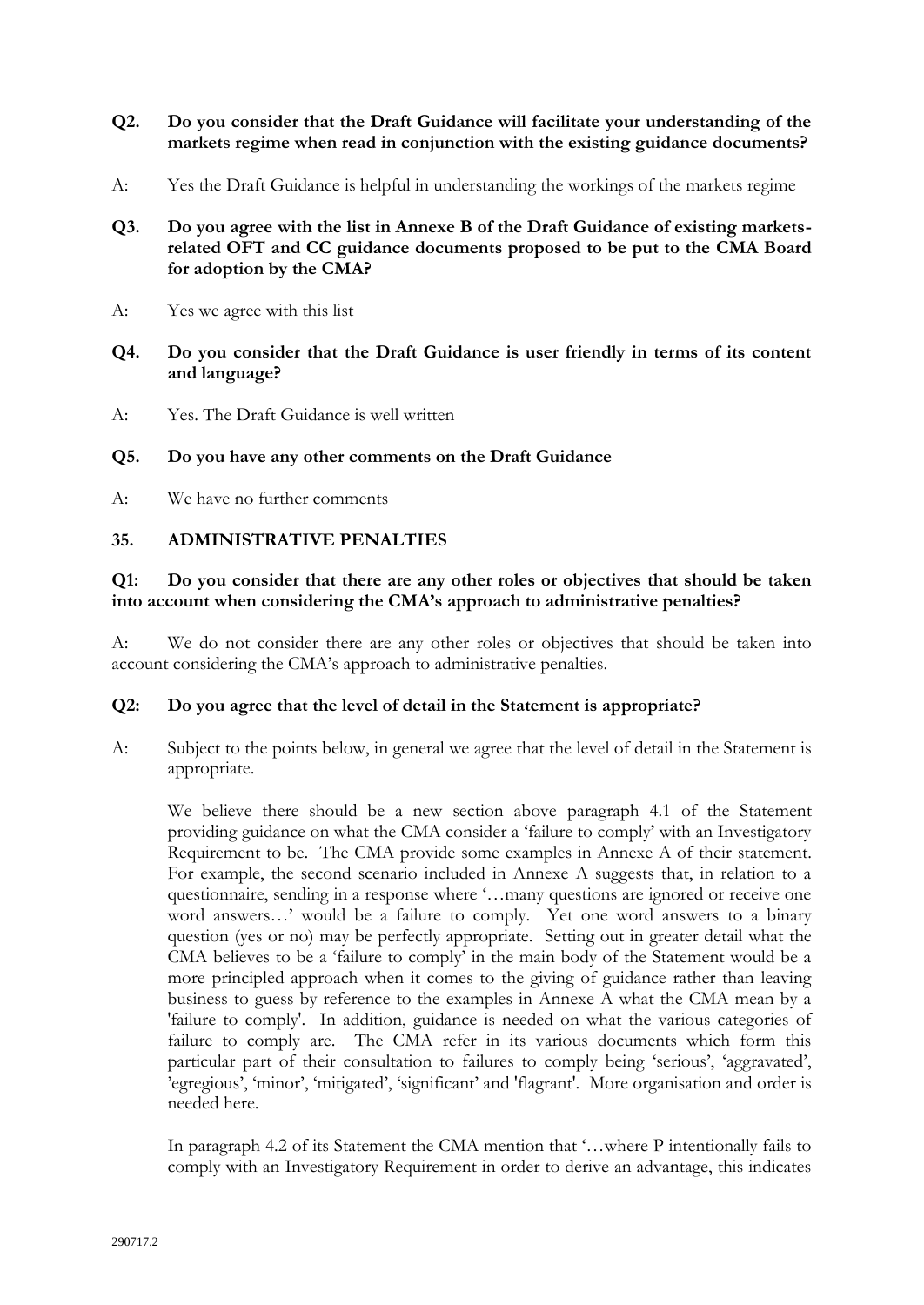a particular disregard for its compliance obligations and the CMA's functions. Wilful non-compliance is likely to require more stringent measures…and as such intentional failures will be treated more severely'. We believe that the CMA should add a section (after paragraph 4.4 of its Statement) in order to explain what 'intentional' failure to comply with an Investigatory Requirement (IR) means (in the same way that the CMA has produced guidance on what it considers a reasonable excuse might be).

In paragraph 4.10 of its Statement the CMA explain which are the factors affecting the penalty imposed for a failure to comply with an IR. The CMA also need to explain what the broad levels of the penalty might be (for example, maximum penalty; significant penalty close to the maximum etc.) and how each of the factors mentioned in paragraph 4.10 and in preceding sections of the guidance (including the new section we have suggested in 2.2 above) might affect the broad level into which the failure to comply with an IR falls.

In paragraph 4.10 (last bullet) of its Statement the CMA note that, in determining the level of the penalty for failure to comply with an IR, it will take into account whether '… P has ever failed to comply with an Investigatory Requirement or CMA decision, either in the current investigation or previously (that is, whether there is an element of 'recidivism'). The seriousness of any past failure(s), the time that has elapsed since the failure(s) occurred, and any other relevant factors may be taken into account'. We think the CMA should explain what these other factors may be.

# **Q3: Do you agree with the approach in the Statement to determining whether to impose a penalty, the level at which penalties should be set and the various factors to be taken into account?**

A: In fn 35 of the Statement the CMA note that '…persistent and repeated unreasonable behaviour that delays the OFT's enforcement action is an aggravating factor under the [OFT/CMA] Guidance as to the appropriate amount of penalty for substantive infringements of competition law' and then states that ' the CMA will consider on a caseby-case basis whether any non-compliance with information gathering powers merits both an administrative penalty and the application of the aggravating factor'.

We understand that the CMA want to send a strong signal to parties that they should not cause unreasonable delays to investigations. We believe that the CMA's powers to impose fines for procedural infringements are sufficient in order to deter companies and the CMA should therefore not use non-compliance with procedural requirements in order to increase the amount of the penalty for substantive infringements of the competition rules. However if the CMA persist with the current approach, we strongly believe that they should either impose an administrative penalty or increase the amount of the fine for a substantive infringement, since under the current proposed approach the CMA is effectively punishing the company twice for the same behaviour.

In paragraph 4.10 of its Statement the CMA should state that 'any steps taken by P to ensure that failures do not occur in the future' will be a factor affecting the level of the penalty. The CMA acknowledge this in a different part of its statement (see paragraph 4.13) however we believe that it should also be included in the section of 'factors affecting the level of penalty imposed' for the avoidance of doubt as to whether it will be taken into account when determining the final penalty.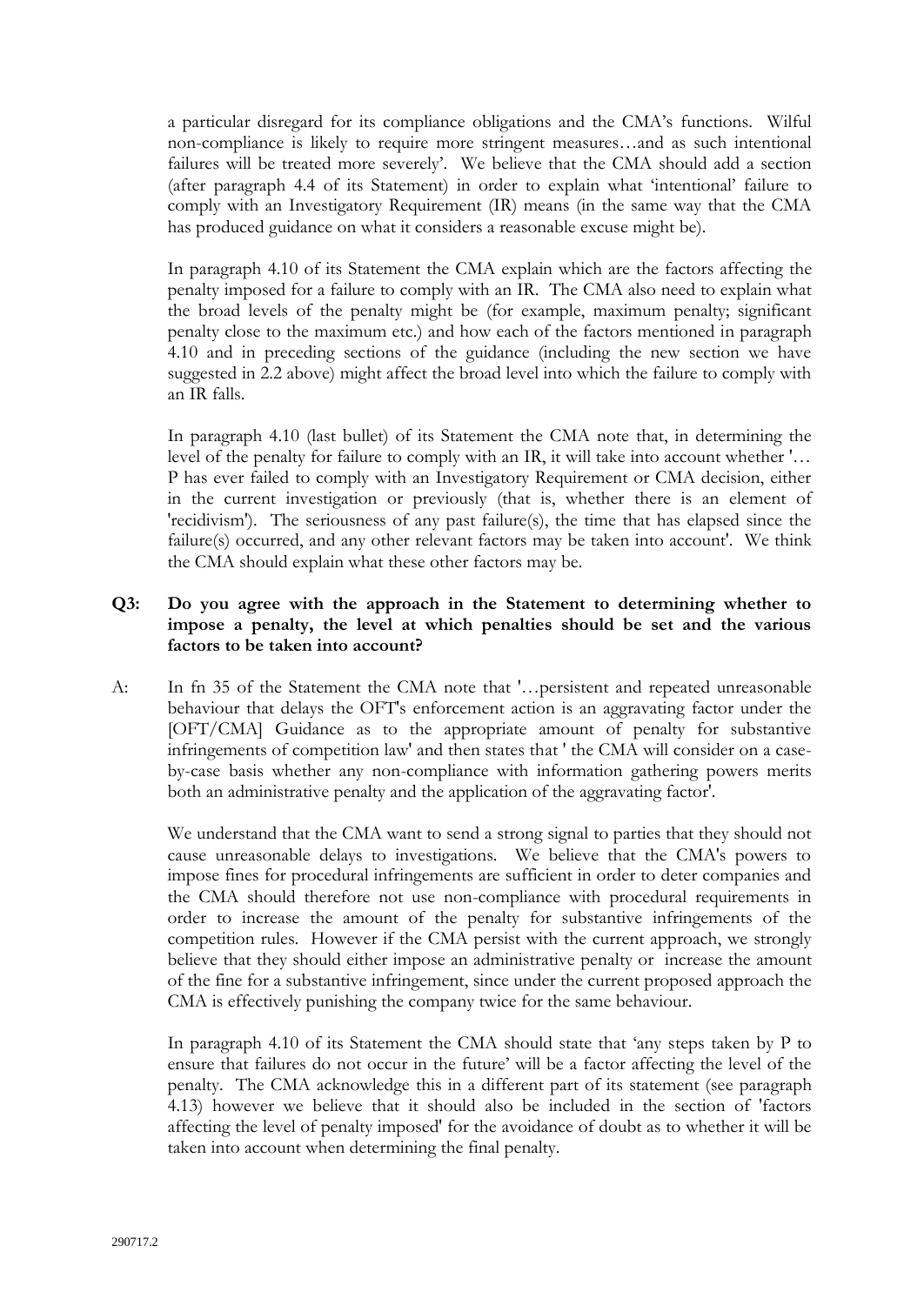Additionally we believe that 'Whether the IRs were correctly addressed to an appropriate individual within P' should be added as a factor affecting the level of the penalty imposed, since failure to do so by the CMA will obviously have an impact on the ability of P to comply with the relevant IRs in a timely manner.

Finally we believe that the penultimate factor in 4.10 should be amended to read: 'The nature of the IRs, in terms of the burden they impose on P, bearing in mind the size and administrative resources available to P and the internal sign off/approval processes in larger organisations'.

# **Q4: Do you agree with the approach in the Statement to use the material influence test when determining turnover only in cases where the business structure is such that only the material influence test would meaningfully capture P's turnover?**

A: Our experience shows that assessing whether P exercises material influence over certain corporate entities can be a time-consuming/resource-intensive exercise. As noted in the current Statement, in engaging in this assessment, the CMA will have to detract significant resources from its substantive merger assessment which will hold up the progress of its investigation. Also we cannot see why the approach for determining the level of the penalty for failure to comply with Merger Interim Measures should be any different from the one adopted when calculating penalties for substantive infringements of the CA 98, where the material influence test is not applied. Given these considerations we strongly believe that the turnover of the undertakings over which P has material influence should never be taken into account in calculating the financial penalty for failure to comply with IMs. We have made our views known to BIS.

The CMA in their current proposed approach suggest, as possible alternative, to use the material influence test when determining turnover only in cases where the business structure is such that only the material influence test would meaningfully capture P's turnover. We do not agree with this approach. Obviously the same considerations already mentioned above will be present in these cases that the CMA decides to apply the material influence test. However and at a more fundamental level, such an approach would mean that different criteria will be applied to undertakings in determining their fines for the same procedural infringements, which runs counter to the basic principle that the law should apply equally to all.

# **Q5: Is the Statement sufficiently clear to assist you in understanding how the CMA will set administrative penalties for failure to comply with the relevant Investigatory Requirements?**

A: Subject to our comments in Question 2 we found the Statement sufficiently clear.

# **36. TRANSPARENCY**

- 36.1 We have set out below our comments on the CMA consultation document, Transparency and disclosure: Statement of the CMA's policy and approach (the "Draft Statement").
- **Q1 Do you consider that the Draft Statement sets out a clear statement of the CMA's commitment to transparency and the reasons why this is important?**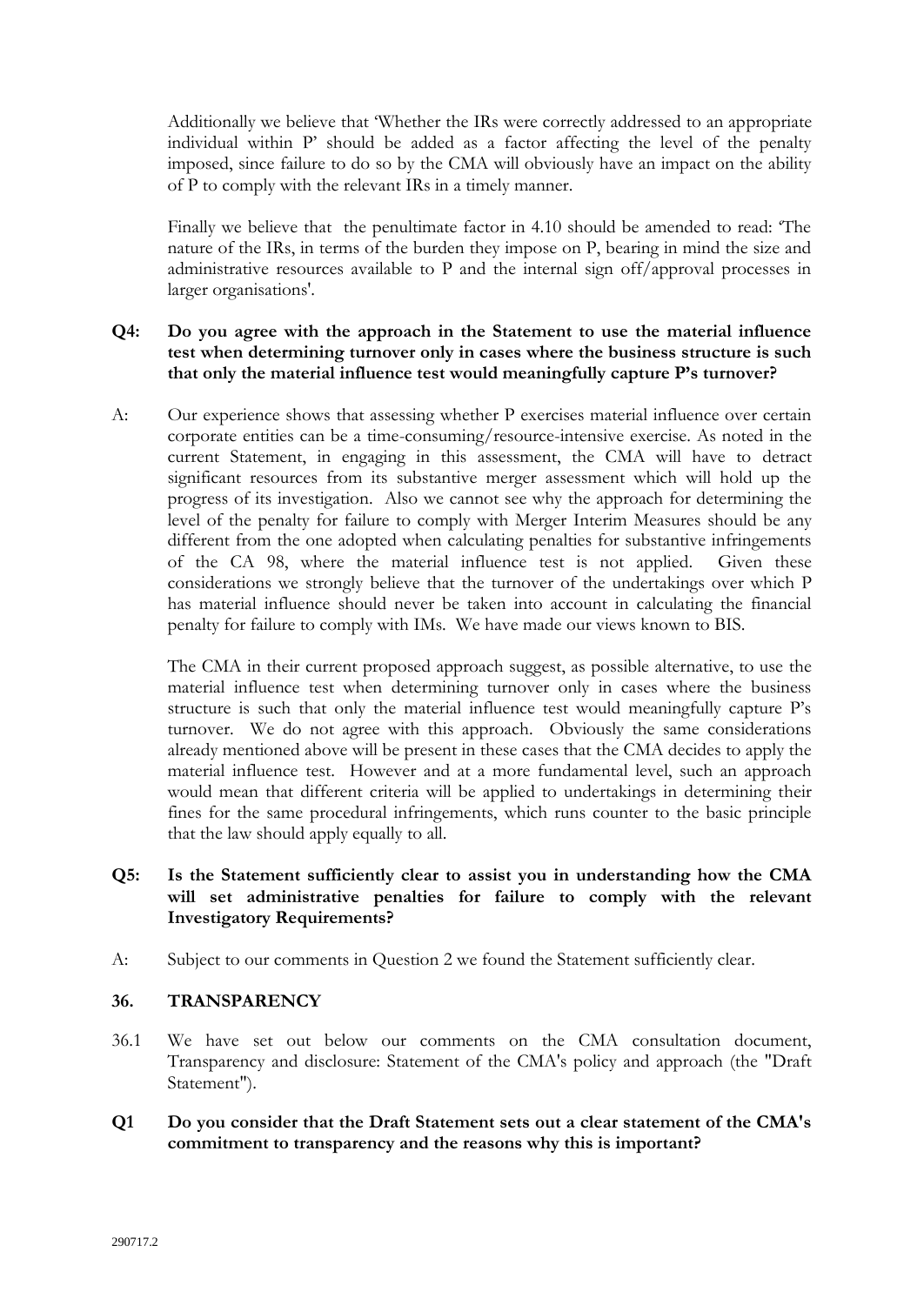A: The CMA's "aims" are clearly stated, but they appear less firm than the OFT's "commitments" in Transparency: A Statement on the OFT's approach (OFT1234) ("OFT1234") which is to be superseded by the Draft Statement. For example, where the CMA aims to "achieve transparency in its work by engaging with the parties directly involved at an early stage", the OFT committed to "consistently provide parties with information at the start of an enforcement action". See further the response to Question 4 below.

There are many other CMA documents (listed on page 6 of the Draft Statement) which also contain information on transparency and disclosure, however, these are not clearly cross-referenced. It would be helpful to have all information on this topic either consolidated into one document or clearly referenced.

The Chairman's guidance on disclosure of information in merger and market inquiries (CC7) remains in force despite continuing to contain references to the Competition Commission. It would be better to incorporate these provisions into a single Draft Statement on transparency and disclosure.

# **Q2 Do you consider that the Draft Statement contains the right level of detail in explaining how the CMA will engage with parties and other interested persons at each stage of its cases, and the CMA's approach to handling information (including in particular confidential information)?**

A: As noted in response to Question 1, we believe that the Draft Statement generally provides less procedural detail than previous guidance in relation to the specific steps the CMA will take to ensure procedural transparency. See also response to Question 4.

# **Q3 Do you consider that the Draft Statement contains the right level of detail in explaining the circumstances in which the CMA may disclose information to other UK public authorities and overseas authorities?**

The CMA approach to disclosure of "specified information" closely mirrors the procedures in relation to such information set out by the CC in their Disclosure of information by the CC to other public authorities (CC 12) ("CC 12"). However, the Draft Statement provides significantly less detail than current guidance in relation to the specific steps the CMA will take to avoid inappropriate disclosures.

The Draft Statement provides that when the CMA disclose information for the purpose of exercising their functions, they will not generally give notice to the persons to whom the information relates. In cases where disclosure is made to facilitate the exercise of another authority's functions, the CMA state that they may give notice. In relation to overseas disclosures, the issue of notice is not dealt with (although the Draft Statement notes that consent may be sought). However, CC 12 states that the Competition Commission will generally give the owner of the information notice of any impending disclosure in sufficient time to allow them to make comments, raise an objection or indicate consent. There is no clear reason for this departure.

We consider that the CMA should commit to giving notice of an impending disclosure, unless inappropriate in the circumstances described in the Draft Statement. In our view, an important objective of transparency is to allow verification that the CMA and other public authorities respect their obligations under the EA 2002, including the prohibitions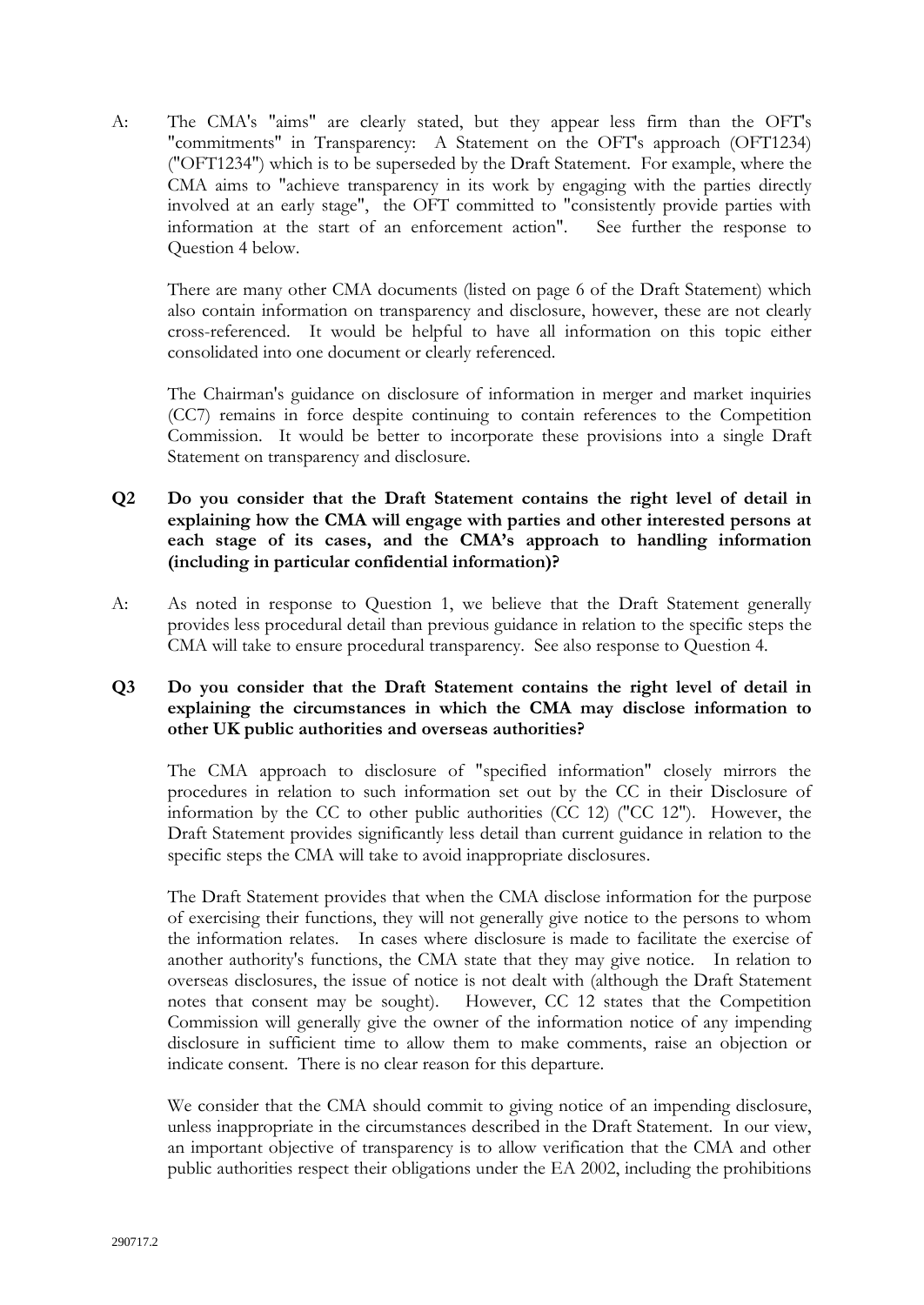on the use of disclosed information that are contained in Sections 241(2A) and 241(4) (or in the case of overseas authorities in Sections 243(10). If information is disclosed without notice, it will be almost impossible for parties to identify breaches of their rights in this respect.

In addition, the Draft Statement of the balancing tests/criteria the CMA will apply in determining whether to make a disclosure to public authorities, with a stated default position of non-disclosure if the tests are not met. By contrast, CC12 contains a clear statement that "the CC will balance the potential harm to legitimate (business) interests against the extent to which disclosure of the information is 'necessary for the purpose' for which the CC is permitted to make the disclosure".

The CC also notes that they "will consider whether the requesting authority would be able to obtain the information from another source, such as the 'owner' of the information, by using its own investigatory powers". In the interests of legal certainty and transparency, there would appear to be no reason for the CMA to disclose information unless there is a good reason why a requesting authority is unable or unwilling to obtain the information from a more direct source.

# **Q4 Do you consider that there are any aspects missing from the Draft Statement in respect of the CMA's approach to transparency and disclosure?**

### **Transparency during the course of a case**

A: The Draft Statement provides that, at the opening of a case, it will provide an indicative timetable showing the anticipated dates of key milestones, however, there are no clear provisions for revision of this timescale. Provisions similar to those at paragraphs 3.24 to 3.26 of OFT1234 should be included to address this.

The Draft Statement provides that "the CMA will place a case opening announcement on its website announcing its decision to formally begin a case except if to do so would prejudice the case or would otherwise be inappropriate". There is no indication of when this might be inappropriate, therefore it may be appropriate to indicate clearly that such circumstances may include damage to reputation, goodwill, share price and commercial relationships. Further, it may be appropriate for the CMA to only publish details of the parties or sector under investigation once a Statement of Objections has been issued.

The Draft Statement states that at the opening of an investigation, the CMA "may be able to provide the parties with other information about the case, such as...the identity of the person or persons within the CMA who will be responsible for key decisions" (emphasis added). Similarly paragraph 3.14 of the Draft Statement states that the CMA "will seek to ensure" that parties are aware of the identity of persons within the CMA who are responsible for key decisions. In order to enable proper accountability and rights of redress for parties, as well as administrative efficiency, the CMA should be under an obligation to inform parties of who will be making the key decisions in relation to the relevant case.

The section on notice of announcements in the Draft Statement states that "the points below are a general guide" and that "it may be the case that the particular complexities of the issue the CMA is dealing with mean that it departs from standard practice". This is a very low threshold for departure from the guidelines and it would give more certainty if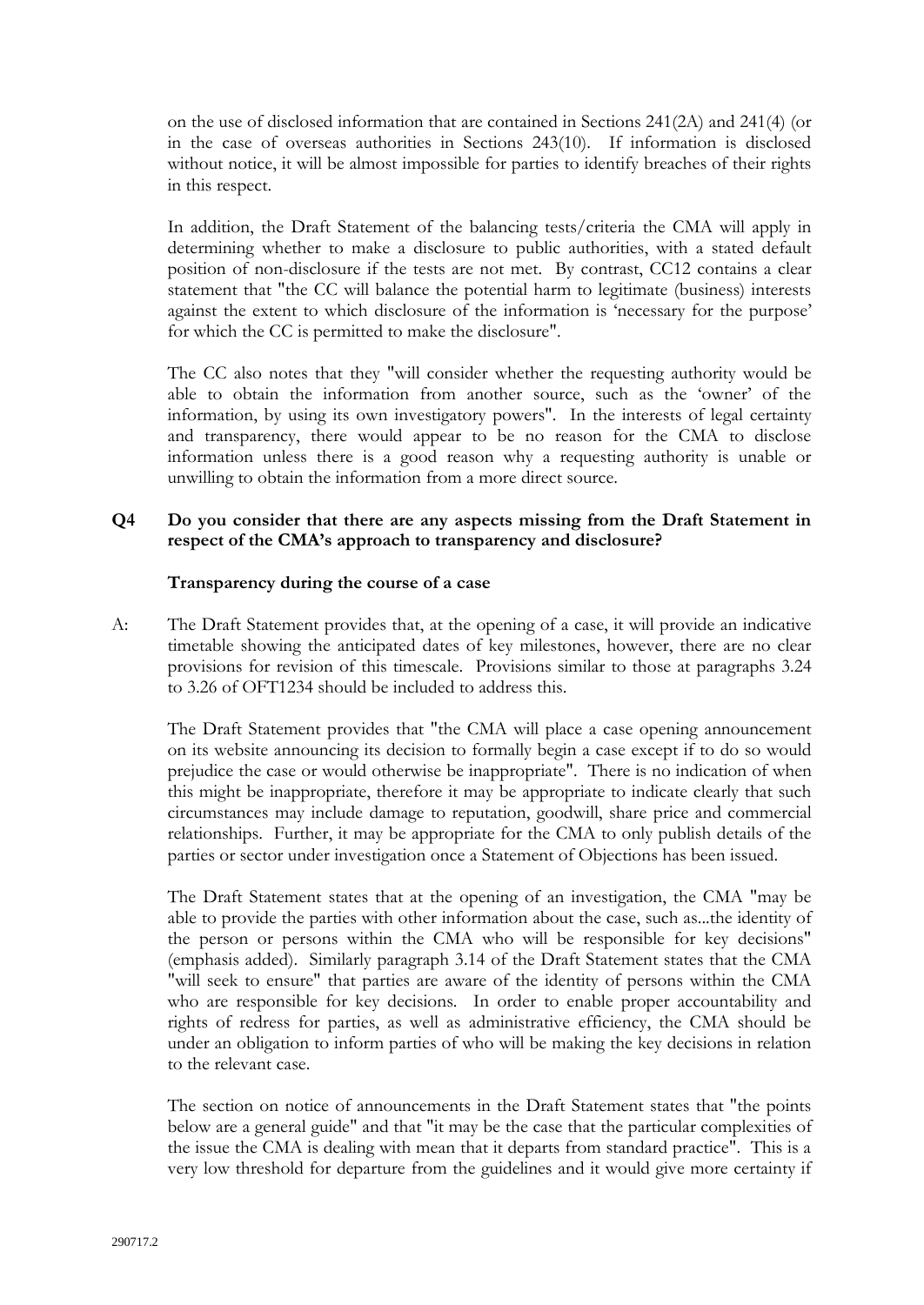departure from the practices set out in the Draft Statement was only allowed in exceptional circumstances.

We also note that, while the CMA's "flexible approach" to sharing their developing thinking/evidence with parties is similar to that currently adopted by the OFT , the Draft Statement omits to include any statement of intent similar to the OFT's currently-stated plan to continue its practice of sharing research and preliminary findings when conducting market studies.

### **Obtaining and using information**

It is welcome that the CMA have reflected the current OFT commitment to discuss drafts of information requests with intended recipients in advance of their issuance. We note that the CMA have not restated the OFT's further commitment to explain the reasons for any failure to hold such advance discussions.

In relation to identifying confidential information, there is a high threshold for applicability of these provisions. The Draft Statements states that "confidentiality claims will be rigorously assessed and claims should be kept to the minimum extent necessary to protect confidentiality". There is no indication of who will be responsible for decisions in relation to confidentiality or how these decisions will be reached.

### **Complaints and accountability**

In OFT1234, the OFT committed to include details in its annual report on project/case timescales (including an outline of reasons for any extensions of initial indicative timescales) has not been included amongst the items that the CMA "will aim" to include in their Performance Report.

# **Q5 Do you consider that the Draft Statement is user friendly in terms of its content and language?**

A: We have no specific concerns regarding the language of the Draft Statement.

#### **Q6 Do you have any other comments on the Draft Statement?**

A: We have no other comments.

# **Q7 Do you agree with the list in Annexe B of the Draft Statement of existing OFT and CC guidance documents related to transparency and disclosure proposed to be put to the CMA Board for adoption by the CMA?**

A: It is unclear to us why the CC7 disclosure guidance will continue in effect following the creation of the CMA or how this will be applied in practice. Footnote 27 of the Draft Statement suggests that it will be applied in Phase 2 merger and market inquiries (as it presently is). However, footnote 43 appears to suggest that the disclosure guidelines will have wider application. This should be clarified.

While CC7 is focused on disclosure, there is a significant degree of overlap and, as such, we believe that its key messages could be more efficiently incorporated into the section of the Draft Statement dealing with disclosure (paragraphs 4.17-4.28).